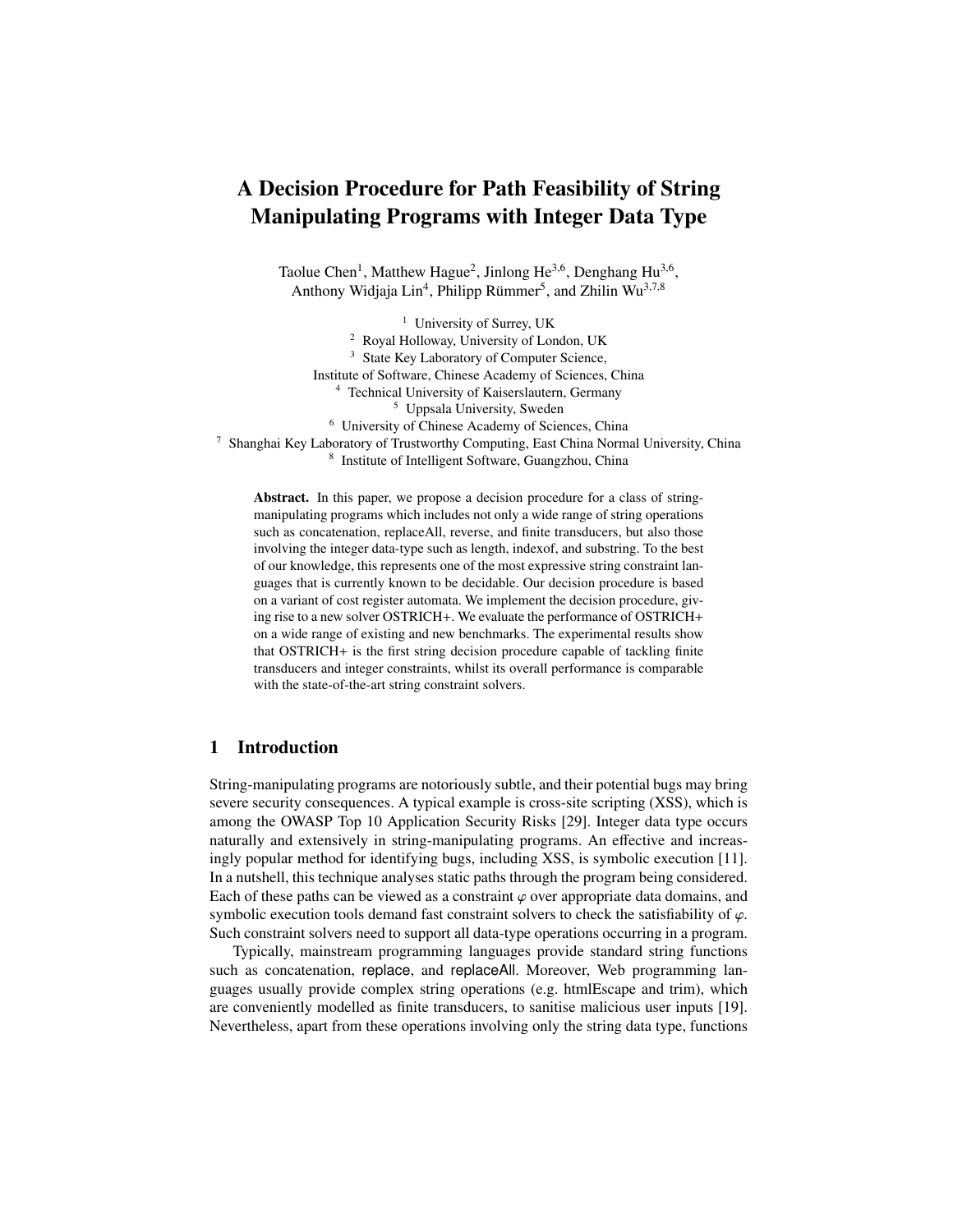such as length, indexOf, and substring, which can convert strings to integers and vice versa, are also heavily used in practice; for instance, it was reported [26] that length, indexOf, substring, and variants thereof, comprise over 80% of string function occurrences in 18 popular JavaScript applications, notably outnumbering concatenation. The introduction of integers exacerbates the intricacy of string-manipulating programs, and poses new theoretical and practical challenges in solver development.

When combining strings and integers, decidability can easily be lost; for instance, the string theory with concatenation and letter counting functions is undecidable [8, 15]. Remarkably, it is still a major open problem whether the string theory with concatenation (arguably the simplest string operation) and length function (arguably the most common string-number function) is decidable [17, 22]. One promising approach to retain decidability is to enforce a syntactic restriction to the constraints. In the literature, these restriction include solved forms [17], acyclicity [5, 2, 3], and straight-line fragment (aka programs in single static assignment form) [21, 12, 14, 18]. On the one hand, such a restriction has led to decidability of string constraint solving with complex string operations (not only concatenation, but also finite transducers) and integer operations (letter-counting, length, indexOf, etc.); see, e.g., [21]. On the other hand, there is a lot of evidence (e.g. from benchmark) that many practical string constraints do satisfy such syntactic restrictions.

Approaches to building practical string solvers could essentially be classified into two categories. Firstly, one could support as many constraints as possible, but primarily resort to heuristics, offering no completeness/termination guarantee. This is a realistic approach since, as mentioned above, the problem involving both string and integer data types is in general undecidable. Many solvers belong to this category, e.g., CVC4 [20], Z3 [7, 16], Z3-str3 [6], S3(P) [27, 28], Trau [1] (or its variants Trau+ [3] and Z3-Trau [9]), ABC [10], and Slent [32]. Completeness guarantees are, however, valuable since the performance of heuristics can be difficult to predict. The second approach is to develop solvers for decidable fragments supporting both strings and integers (e.g. [17, 5, 2, 3, 21, 12, 14, 18]). Solvers in this category include Norn [2], SLOTH [18], and OSTRICH [14]. The fragment *without* complex string operations (e.g. replaceAll and finite transducers, but length) can be handled quite well by Norn. The fragment *without* length constraints (but replaceAll and finite transducers) can be handled effectively by OSTRICH and SLOTH. Moreover, most existing solvers that belong to the first category do not support complex string operations like replaceAll and finite transducers as well. This motivates the following problem: *provide a decision procedure that supports both string and integer data type, with completeness guarantee and meanwhile admitting e*ffi*cient implementation*.

We argue that this problem is highly challenging. A deeper examination of the algorithms used by OSTRICH and SLOTH reveals that, unlike the case for Norn, it would *not* be straightforward to extend OSTRICH and SLOTH with integer constraints. First and foremost, the complexity of the fragment used by Norn (i.e. without transducers and replaceAll) is solvable in exponential time, even in the presence of integer constraints. This is not the case for the straight-line fragments with transducers/replaceAll, which require at least double exponential time (regardless of the integer constraints). This unfortunately manifests itself in the size of symbolic representations of the solutions.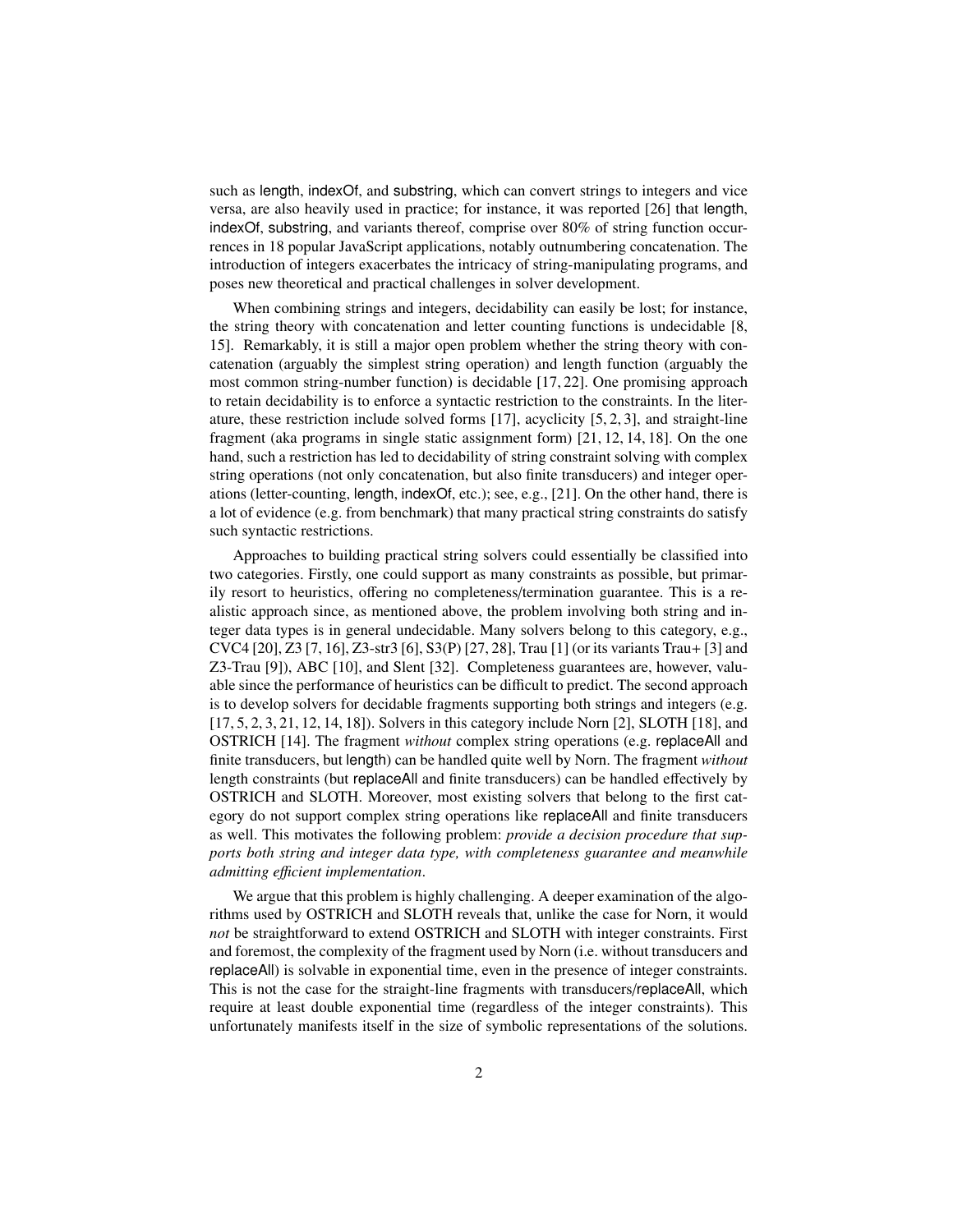SLOTH [18] computes a representation of all solutions "eagerly" as (alternating) finite transducers. Dealing with integer data type requires to compute the Parikh images of these transducers [21], which would result in a quantifier-free linear integer arithmetic formula (LIA for short) of double exponential size, thus giving us a triple exponential time algorithm, since LIA formulas are solved in exponential time (see e.g. [30]). Lin and Barcelo [21] provided a double exponential upper bound in the length of the strings in the solution, and showed that the double exponential time theoretical complexity could be retained. This, however, does not result in a practical algorithm since it requires all strings of double exponential size to be enumerated. OSTRICH [14] adopted a "lazy" approach and computed the pre-images of regular languages step by step, which is more scalable than the "eager" approach adopted by SLOTH and results in a highly competitive solver. It uses *recognisable relations* (a finite union of products of regular languages) as symbolic representations. Nevertheless, extending this approach to integer constraints is not obvious since integer constraints break the independence between different string variables in the recognisable relations.

*Contribution.* We provide a decision procedure for an expressive class of string constraints involving the integer data type, which includes not only concatenation, replace/replaceAll, reverse, finite transducers, and regular constraints, but also length, indexOf and substring. The decision procedure utilizes a variant of cost-register automata introduced by Alur et al. [4], which are called *cost-enriched finite automata* (CEFA) for convenience. Intuitively, each CEFA records the connection between a string variable and its associated integer variables. With CEFAs, the concept of recognisable relations is then naturally extended to accommodate integers. The integer constraints, however, are detached from CEFAs rather than being part of CEFAs. This allows to preserve the independence of string variables in the recognisable relation. The crux of the decision procedure is to compute the backward images of CEFAs under string functions, where each cost register (integer variable) might be split into several ones, thus extending but still in the same flavour as OSTRICH for string constraints *without* the integer data type [14]. Such an approach is able to treat a wide range of string functions in a generic, and yet simple, way. To the best of our knowledge, the class of string constraints considered in this paper is currently one of the most expressive string theories involving the integer data type known to enjoy a decision procedure.

We implement the decision procedure based on the recent OSTRICH solver [14], resulting in OSTRICH+. We perform experiments on a wide range of benchmark suites, including those where both replace/replaceAll/finite transducers and length/indexOf/substring occur, as well as the well-known benchmarks Kaluza and PyEx. The results show that 1) OSTRICH+ so far is the only string constraint solver capable of dealing with finite transducers and integer constraints, and 2) its overall performance is comparable with the best state-of-the-art string constraint solvers (e.g. CVC4 and Z3-Trau) which are short of completeness guarantees.

The rest of the paper is structured as follows: Section 2 introduces the preliminaries. Section 3 defines the class of string-manipulating programs with integer data type. Section 4 presents the decision procedure. Section 5 presents the benchmarks and experiments for the evaluation. The paper is concluded in Section 6. Missing proofs, implementation details and further examples can be found in the full version [13].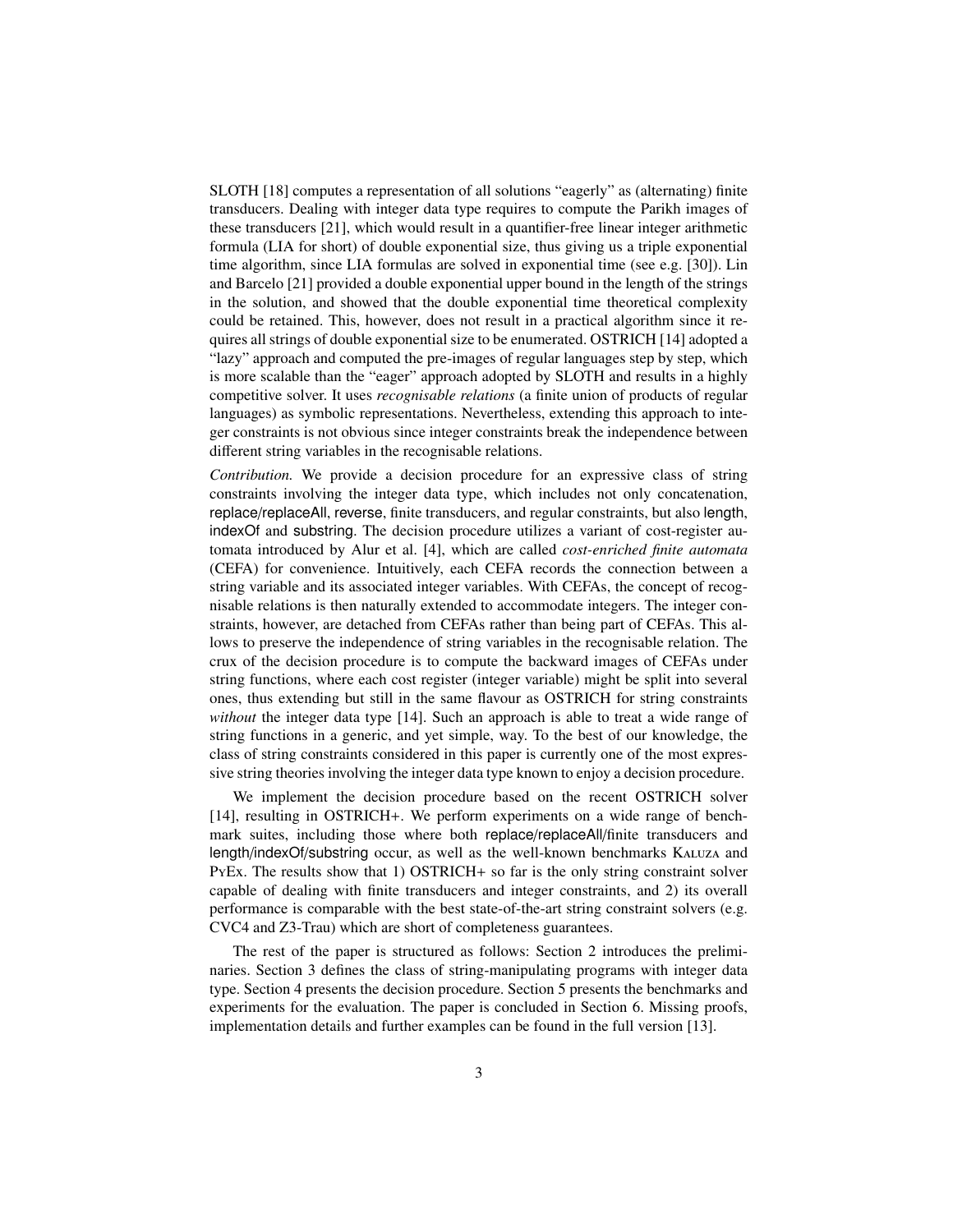# 2 Preliminaries

We write N and  $\mathbb Z$  for the sets of natural and integer numbers, respectively. For  $n \in \mathbb N$ with  $n \geq 1$ ,  $[n]$  denotes  $\{1, \ldots, n\}$ ; for  $m, n \in \mathbb{N}$  with  $m \leq n$ ,  $[m, n]$  denotes  $\{i \in \mathbb{N} \mid m \leq n\}$  $i \leq n$ . Throughout the paper,  $\Sigma$  is a finite alphabet, ranged over by  $a, b, \ldots$ 

*Strings, languages, and transductions.* A string over  $\Sigma$  is a (possibly empty) sequence of elements from  $\Sigma$ , denoted by  $u, v, w, \ldots$ . An empty string is denoted by  $\varepsilon$ . We write |*u*| to denote the number of letters in *u*. In particular,  $|\varepsilon| = 0$ . Moreover, for  $a \in \Sigma$ , let <sup>\*</sup> (resp.,  $\Sigma^+$ ) for the set of all (resp. nonempty) strings over  $\Sigma$ . For a string *u*, we use  $|u|_a$  denote the number of occurrences of *a* in *u*. Assume *u* =  $a_0 \cdots a_{n-1}$  is nonempty and  $i < j \in [0, n - 1]$ . We let  $u[i]$  denote  $a_i$  and  $u[i, j]$  for the substring  $a_i \cdots a_j$ .<br>Let  $u, v$  be two strings. We use  $u, y$  to denote the concatenation of  $u$  and

Let  $u, v$  be two strings. We use  $u \cdot v$  to denote the *concatenation* of  $u$  and  $v$ . The string *u* is said to be a *prefix* of *v* if  $v = u \cdot v'$  for some string *v'*. In addition, if  $u \neq v$ , then *u* is said to be a *strict* prefix of *v*. If  $v = u \cdot v'$  for some string *v*', then we use  $u^{-1}v$ to denote *v'*. In particular,  $\varepsilon^{-1}v = v$ . If  $u = a_0 \cdots a_{n-1}$  is nonempty, then we use  $u^{(r)}$  to denote the *reverse* of *u* that is  $u^{(r)} = a_1 \cdots a_0$ denote the *reverse* of *u*, that is,  $u^{(r)} = a_{n-1} \cdots a_0$ .

A *transduction* over  $\Sigma$  is a binary relation over  $\Sigma^*$ , namely, a subset of  $\Sigma^* \times \Sigma^*$ . We will will use  $T_1, T_2, \ldots$  to denote transductions. For two transductions  $T_1$  and  $T_2$ , we will use  $T_1 \cdot T_2$  to denote the *composition* of  $T_1$  and  $T_2$ , namely,  $T_1 \cdot T_2 = \{(u, w) \in \Sigma^* \times \Sigma^*$ <br>there exists  $v \in \Sigma^*$  s t.  $(u, v) \in T_2$  and  $(v, w) \in T_2$ | *there exists v*  $\in \Sigma^*$  *s.t.*  $(u, v) \in T_1$  and  $(v, w) \in T_2$ .

*Recognisable relations.* We assume familiarity with standard regular language. Recall that a regular language *L* can be represented by a regular expression  $e \in \text{RegExp}$ whereby we usually write  $L = \mathcal{L}(e)$ .

Intuitively, a *recognisable relation* is simply a finite union of Cartesian products of regular languages. Formally, an *r*-ary relation  $R \subseteq \Sigma$ <br>  $R = \bigcup_{i=1}^{n} L_1^{(i)} \times \cdots \times L_r^{(i)}$  where  $L_j^{(i)}$  is regular for each <sup>\*</sup>  $\times \cdots \times \Sigma^*$  is *recognisable* if<br>*i*  $\in$  [r] A *representation* of a  $L_1^{(i)} \times \cdots \times L_r^{(i)}$  where  $L_j^{(i)}$  is regular for each  $j \in [r]$ . A *representation* of a recognisable relation  $R = \bigcup_{i=1}^{n} L_1^{(i)}$  $L_1^{(i)} \times \cdots \times L_r^{(i)}$  is  $(\mathcal{A}_1^{(i)})$  $(\hat{H}_1^{(i)}, \ldots, \mathcal{A}_r^{(i)})_{1 \leq i \leq n}$  such that each  $\mathcal{A}_j^{(i)}$ is an NFA with  $\mathscr{L}(\mathcal{A}_{j}^{(i)}) = L_{j}^{(i)}$ . The tuples  $(\mathcal{A}_{1}^{(i)})$  $\mathcal{A}_1^{(i)}, \ldots, \mathcal{A}_r^{(i)}$  are called the *disjuncts* of the representation and the NFAs  $\mathcal{A}_j^{(i)}$  are called the *atoms* of the representation.

Automata models. A *(nondeterministic)* finite automaton (NFA) is a tuple  $\mathcal{H}$  =  $(Q, \Sigma, \delta, I, F)$ , where Q is a finite set of states,  $\Sigma$  is a finite alphabet,  $\delta \subseteq Q \times \Sigma \times Q$  is the transition relation,  $I, F \subseteq Q$  are the set of initial and final states respectively. For readability, we write a transition  $(q, a, q') \in \delta$  as  $q \stackrel{a}{\rightarrow} q'$  (or simply  $q \stackrel{a}{\rightarrow} q'$ ). The *size* of an NFA A, denoted by |A|, is defined as the number of transitions of A. A *run* of A on a string  $w = a_1 \cdots a_n$  is a sequence of transitions  $q_0 \stackrel{a_1}{\rightarrow} q_1 \cdots q_{n-1} \stackrel{a_n}{\rightarrow} q_n$  with *q*<sub>0</sub> ∈ *I*. The run is *accepting* if  $q_n$  ∈ *F*. A string *w* is accepted by an NFA  $\mathcal{A}$  if there is an accepting run of  $\mathcal A$  on *w*. In particular, the empty string  $\varepsilon$  is accepted by  $\mathcal A$  if  $I \cap F \neq \emptyset$ . The language of A, denoted by  $\mathcal{L}(A)$ , is the set of strings accepted by A. An NFA A is said to be *deterministic* if *I* is a singleton and, for every  $q \in Q$  and  $a \in \Sigma$ , there is at most one state  $q' \in Q$  such that  $(q, a, q') \in \delta$ . It is well-known that finite automata<br>capture requier languages precisely capture regular languages precisely.

A *nondeterministic finite transducer* (NFT)  $\mathcal T$  is an extension of NFA with outputs. Formally, an NFT  $\mathcal T$  is a tuple  $(Q, \Sigma, \delta, I, F)$ , where  $Q, \Sigma, I, F$  are as in NFA and the transition relation  $\delta$  is a finite subset of  $Q \times \Sigma \times Q \times \Sigma^*$ . Similarly to NFA, for readability,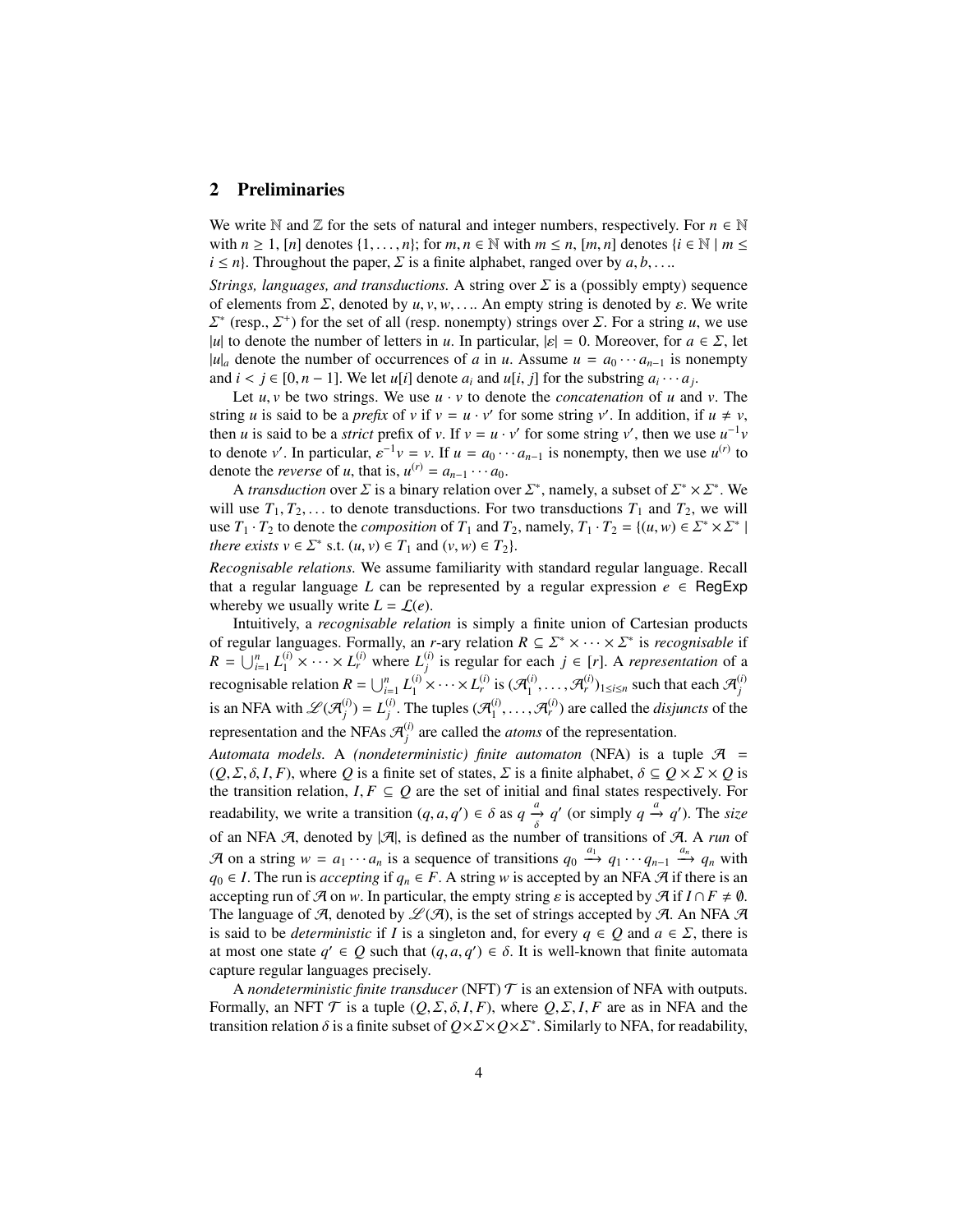we write a transition  $(q, a, q', u) \in \delta$  as  $q \xrightarrow{\alpha, u} q'$  or  $q \xrightarrow{\alpha, u} q'$ . The *size* of an NFT  $\mathcal{T}$ , denoted by  $|T|$ , is defined as the sum of the sizes of the transitions of T, where the size of a transition  $q \stackrel{a,u}{\longrightarrow} q'$  is defined as  $|u| + 3$ . A run of  $\mathcal T$  over a string  $w = a_1 \cdots a_n$  is a sequence of transitions  $q_0 \xrightarrow{a_1, u_1} q_1 \cdots q_{n-1} \xrightarrow{a_n, u_n} q_n$  with  $q_0 \in I$ . The run is accepting if  $q_n \in F$ . The string  $u_1 \cdots u_n$  is called the output of the run. The transduction defined by  $\mathcal{T}$ , denoted by  $\mathcal{T}(\mathcal{T})$ , is the set of string pairs  $(w, u)$  such that there is an accepting run of *T* on *w*, with the output *u*. An NFT  $T$  is said to be *deterministic* if *I* is a singleton, and, for every  $q \in Q$  and  $a \in \Sigma$  there is at most one pair  $(q', u) \in Q \times \Sigma^*$  such that  $(a, a, a', u) \in \mathcal{S}$ . In this paper, we are primarily interested in functional finite transducers  $(q, a, q', u) \in \delta$ . In this paper, we are primarily interested in *functional* finite transducers  $(FET)$ , i.e., finite transducers that define functions instead of relations. (For instance (FFT), i.e., finite transducers that define functions instead of relations. (For instance, deterministic finite transducers are always functional.)

We will also use standard quantifier-free/existential *linear integer arithmetic* (LIA) formulae, which are typically ranged over by  $\phi$ ,  $\varphi$ , etc.

# 3 String-Manipulating Programs with Integer Data Type

In this paper, we consider logics involving two data-types, i.e., the string data-type and the integer data-type. As a convention,  $u, v, \ldots$  denote string constants,  $c, d, \ldots$  denote integer constants, *<sup>x</sup>*, *<sup>y</sup>*, . . . denote string variables, and *<sup>i</sup>*, *<sup>j</sup>*, . . . denote integer variables.

We consider symbolic execution of string-manipulating programs with numeric conditions (abbreviated as  $SL<sub>int</sub>$ ), defined by the following rules,

> *S* ::= *x* := *y* · *z* | *x* := **replaceAll**<sub>*e,u*</sub>(*y*) | *x* := **reverse**(*y*) | *x* :=  $\mathcal{T}(y)$  | *x* := *c*) | *x* := *x*) | *x* := *x*) | *x* := *x*) | *x* := *x*) | *x* :*s* : *y*  $x :=$  substring( $y, t_1, t_2$ ) | assert ( $\varphi$ ) | *S* ; *S*,  $\varphi$  ::=  $x \in \mathcal{A}$  |  $t_1$  *o*  $t_2$  |  $\varphi \vee \varphi$  |  $\varphi \wedge \varphi$ ,

where *<sup>e</sup>* is a regular expression over Σ, *<sup>u</sup>* <sup>∈</sup> Σ ∗ , <sup>T</sup> is an FFT, <sup>A</sup> is an NFA, *<sup>o</sup>* ∈ {=, ,, <sup>≥</sup>  $, \leq, >, <$ }, and  $t_1, t_2$  are integer terms defined by the following rules,

*t* ::= *i* | *c* | length(*x*) | indexOf<sub>*v*</sub>(*x*, *i*) | *ct* | *t* + *t*, where  $c \in \mathbb{Z}, v \in \Sigma^+$ 

We require that the string-manipulating programs are in single static assignment (SSA) form. Note that SSA form imposes restrictions only on the assignment statements, but not on the assertions. A string variable  $x$  in an  $SL<sub>int</sub>$  program  $S$  is called an *input string variable* of *S* if it does not appear on the left-hand side of the assignment statements of *S* . A variable in *S* is called an *input variable* if it is either an input string variable or an integer variable.

*Semantics.* The semantics of SL<sub>int</sub> is explained as follows.

- The assignment  $x := y \cdot z$  denotes that  $x$  is the concatenation of two strings  $y$  and  $z$ .
- The assignment  $x := \text{replaceAll}_{e,u}(y)$  denotes that  $x$  is the string obtained by replac-<br>ing all occurrences of e.in *y* with *y* where the *leftmost and longest* matching of e.is ing all occurrences of *e* in *y* with *u*, where the *leftmost and longest* matching of *e* is used. For instance,  $\text{replaceAll}_{(ab)^+,c}(aababaab) = ac \cdot \text{replaceAll}_{(ab)^+,c}(aab) = acac$ , since the leftmost and longest matching of  $(ab)^+$  in *aababaab* is *abab*. Here we since the leftmost and longest matching of  $(ab)^+$  in *aababaab* is *abab*. Here we require that the language defined by *e* does *not* contain the empty string, in order to avoid the troublesome definition of the semantics of the matching of the empty string. The formal semantics of the replaceAll function can be found in [12].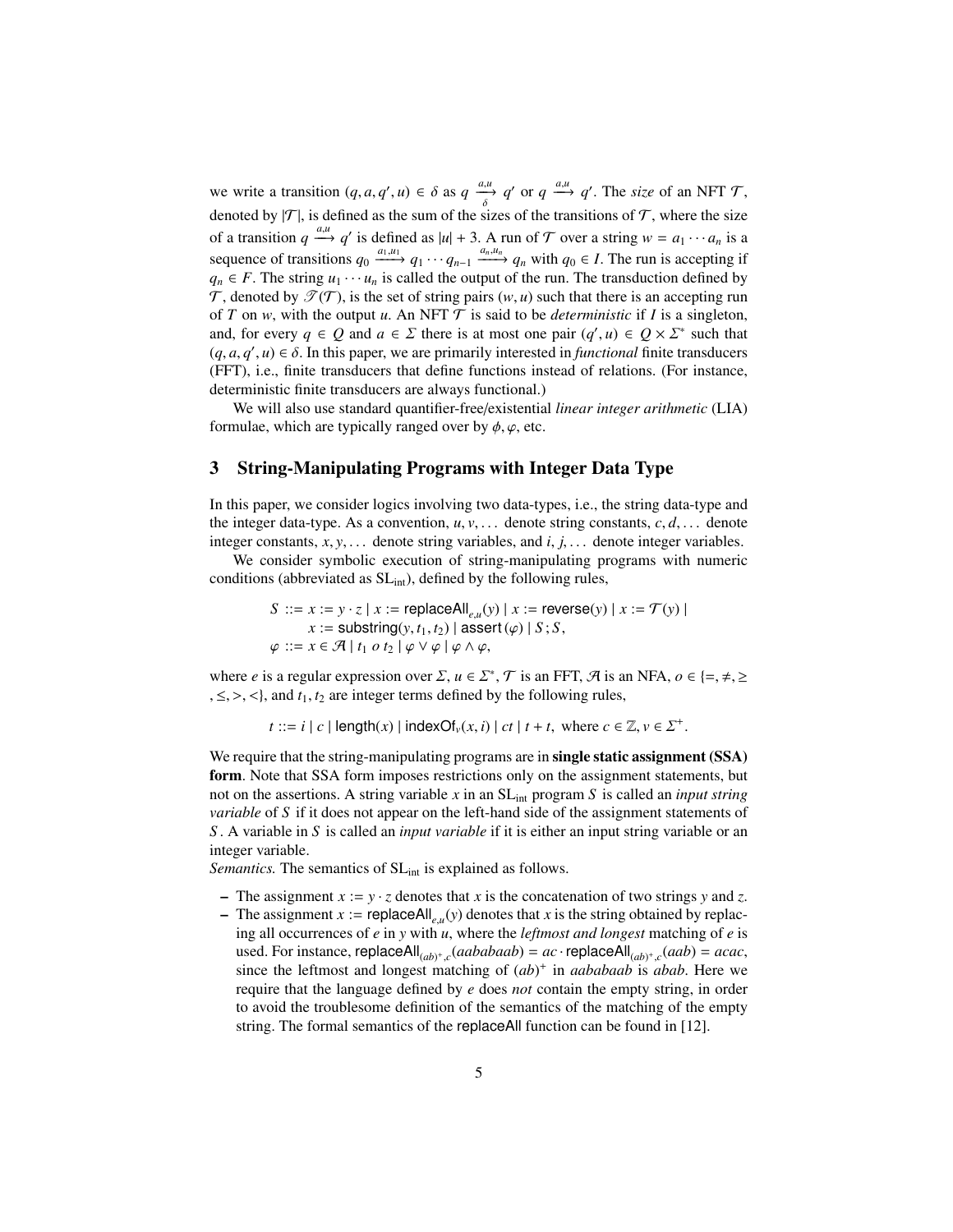- The assignment  $x := \text{reverse}(y)$  denotes that *x* is the reverse of *y*.
- The assignment  $x := \mathcal{T}(y)$  denotes that  $(y, x) \in \mathcal{T}(\mathcal{T})$ .
- The assignment  $x :=$  substring( $y, t_1, t_2$ ) denotes that  $x$  is equal to the return value of substring( $y, t_1, t_2$ ), where

substring(y, t<sub>1</sub>, t<sub>2</sub>) = 
$$
\begin{cases} \epsilon & \text{if } t_1 < 0 \vee t_1 \ge |y| \vee t_2 = 0 \\ y[t_1, \min\{t_1 + t_2 - 1, |y| - 1\}] & o/w \end{cases}
$$

For instance, substring( $abaab$ , -1, 1) =  $\varepsilon$ , substring( $abaab$ , 3, 0) =  $\varepsilon$ , substring( $abaab$ , 3, 2) =  $ab$ , and substring( $abaab$ , 3, 3) =  $ab$ .

- The conditional statement assert ( $x \in \mathcal{A}$ ) denotes that *x* belongs to  $\mathcal{L}(\mathcal{A})$ .
- The conditional statement assert  $(t_1 \circ t_2)$  denotes that the value of  $t_1$  is equal to (not equal to, ...) that of  $t_2$ , if  $o \in \{ =, \neq, \geq, >, \leq, < \}.$
- The integer term length( $x$ ) denotes the length of  $x$ .
- The function index $\mathsf{Of}_{\nu}(x, i)$  returns the starting position of the first occurrence of *v* in *x* after the position *i*, if such an occurrence exists, and −1 otherwise. Note that if  $i < 0$ , then indexOf<sub>*v*</sub>(*x*, *i*) returns indexOf<sub>*v*</sub>(*x*, 0), and if  $i \ge$ length(*x*), then indexOf<sub>*v*</sub>(*x*, *i*) returns −1. For instance, indexOf<sub>ab</sub>( $aaba$ , −1) = 1, indexOf*ab*(*aaba*, 1) <sup>=</sup> 1, indexOf*ab*(*aaba*, 2) <sup>=</sup> <sup>−</sup>1, and indexOf*ab*(*aaba*, 4) <sup>=</sup> <sup>−</sup>1.

**Path feasibility problem.** Given an SL<sub>int</sub> program *S*, decide whether there are valuations of the input variables so that *S* can execute to the end.

# 4 Decision Procedures for Path Feasibility

In this section, we present a decision procedure for the path feasibility problem of  $SL<sub>int</sub>$ . A distinguished feature of the decision procedure is that it conducts backward computation which is lazy and can be done in a modular way. To support this, we extend a regular language with quantitative information of the strings in the language, giving rise to cost-enriched regular languages and corresponding finite automata (Section 4.1). The crux of the decision procedure is thus to show that the pre-images of cost-enriched regular languages under the string operations in  $SL<sub>int</sub>$  (i.e., concatenation  $\cdot$ , replaceAll<sub>e,*u*</sub>, replaceAll<sub>e,*u*</sub>,  $C<sub>e</sub>$ , and substring) are representable by so called cost enrighed recognis reverse, FFTs  $\mathcal{T}$ , and substring) are representable by so called cost-enriched recognisable relations (Section 4.2). The overall decision procedure is presented in Section 4.3, supplied by additional complexity analysis.

### 4.1 Cost-Enriched Regular Languages and Recognisable Relations

Let *k* ∈ N with *k* > 0. A *k*-cost-enriched string is  $(w, (n_1, \dots, n_k))$  where *w* is a string and  $n_i \in \mathbb{Z}$  for all  $i \in [k]$ . A *k-cost-enriched language L* is a subset of  $\mathcal{L}^* \times \mathbb{Z}^k$ . For our purpose we identify a "requier" fragment of cost-enriched languages as follows purpose, we identify a "regular" fragment of cost-enriched languages as follows.

**Definition 1** (Cost-enriched regular languages). Let  $k \in \mathbb{N}$  with  $k > 0$ . A k-cost*enriched language is* regular *(abbreviated as CERL) if it can be accepted by a* costenriched finite automaton*.*

*A cost-enriched finite automaton (CEFA)*  $\mathcal{A}$  *is a tuple*  $(Q, \Sigma, R, \delta, I, F)$  *where*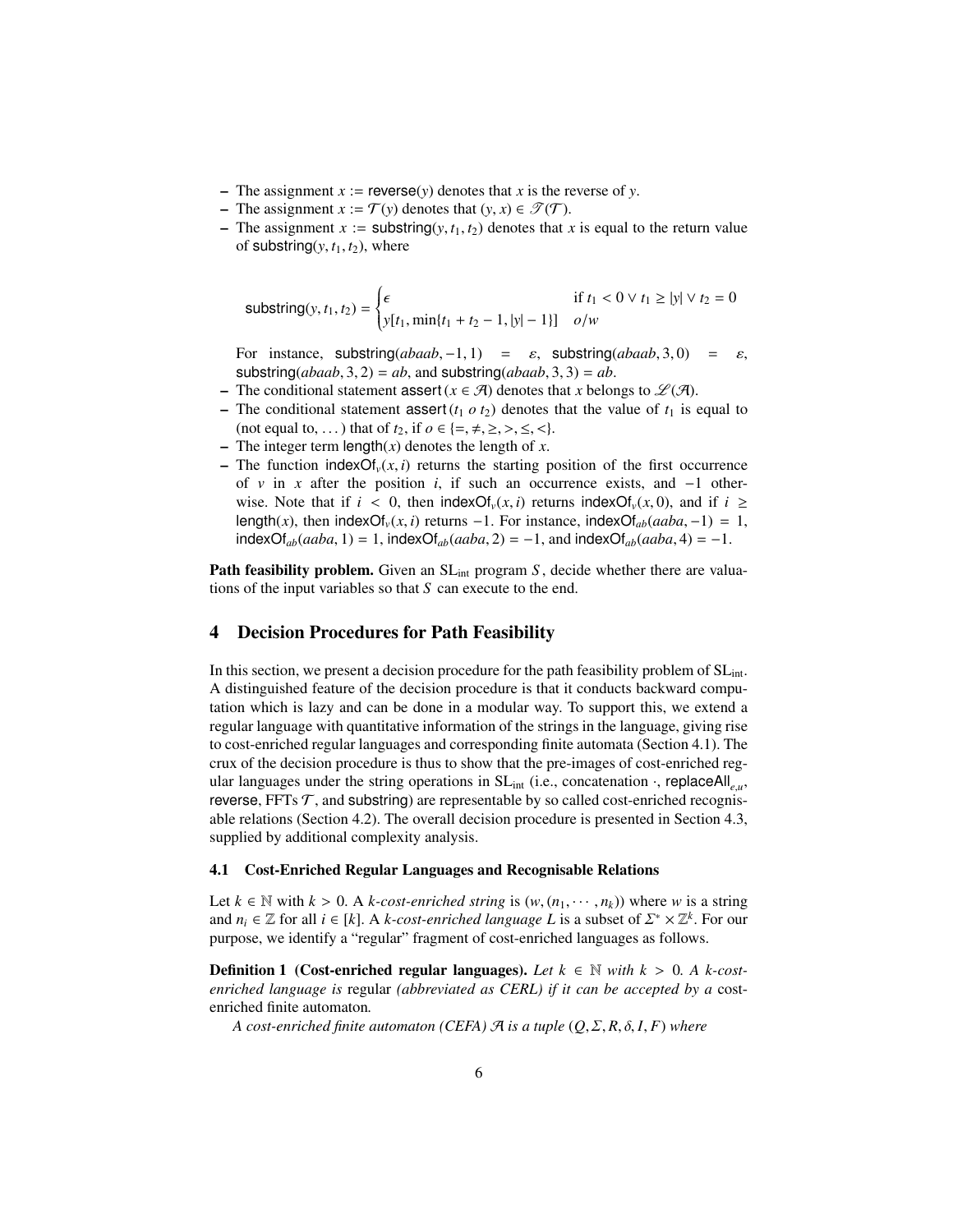- *<sup>Q</sup>*, Σ, *<sup>I</sup>*, *F are defined as in NFAs,*
- $-R = (r_1, \dots, r_k)$  *is a vector of (mutually distinct)* cost registers,
- $\delta$  *is the transition relation which is a finite set of tuples*  $(q, a, q', \eta)$  *where*  $q, q' \in Q$ ,  $q \in \Sigma$  and  $n : R \to \mathbb{Z}$  is a cost register undate function  $a \in \Sigma$ , and  $\eta : R \to \mathbb{Z}$  *is a cost register update function.*

*For convenience, we usually write*  $(q, a, q', \eta) \in \Delta$  *as*  $q \stackrel{a, \eta}{\longrightarrow} q'$ .

A run of A on a k-cost-enriched string  $(a_1 \cdots a_m, (n_1, \cdots, n_k))$  is a transition sequence<br>  $q_0 \xrightarrow{a_1, \eta_1} q_1 \cdots q_{m-1} \xrightarrow{a_m, \eta_m} q_m$  such that  $q_0 \in I$  and  $n_i = \sum_{1 \le j \le m} \eta_j(r_i)$  for each  $i \in [k]$ *(Note that the initial values of cost registers are zero). The run is accepting if*  $q_m \in F$ *. A* 

*k*-cost-enriched string  $(w, (n_1, \dots, n_k))$  is accepted by A if there is an accepting run of  $\mathcal{A}$  *on* (*w*, ( $n_1, \dots, n_k$ )). In particular, ( $\varepsilon$ ,  $n$ ) is accepted by  $\mathcal{A}$  if  $n = 0$  and  $I \cap F \neq \emptyset$ . The *k-cost-enriched language defined by* A*, denoted by* L (A)*, is the set of k-cost-enriched strings accepted by* A*.*

The *size* of a CEFA  $\mathcal{A} = (Q, \Sigma, R, \delta, I, F)$ , denoted by  $|\mathcal{A}|$ , is defined as the sum of the sizes of its transitions, where the size of each transition (*q*, *a*, *q*  $\sum_{r \in R} \left[ \log_2(|\eta(r)|) \right] + 3$ . Note here the integer constants in A are encoded in binary.  $', \eta$ ) is

*Remark 1.* CEFAs can be seen as a variant of Cost Register Automata [4], by admitting nondeterminism and discarding partial final cost functions. CEFAs are also closely related to monotonic counter machines [21]. The main difference is that CEFAs discard guards in transitions and allow binary-encoded integers in cost updates, while monotonic counter machines allow guards in transitions but restrict the cost updates to being monotonic and unary, i.e. 0, 1 only. Moreover, we explicitly define CEFAs as language acceptors for cost-enriched languages.

*Example 1 (CEFA for* length*).* The string function length can be captured by CEFAs. For any NFA  $\mathcal{A} = (O, \Sigma, \delta, I, F)$ , it is not difficult to see that the cost-enriched language  $\{(w, \text{length}(w)) \mid w \in \mathcal{L}(\mathcal{A})\}$  is accepted by a CEFA, i.e.,  $(Q, \Sigma, (r_1), \delta', I, F)$  such that for each  $(a, a, a') \in \delta$  we let  $(a, a, a', n) \in \delta'$  where  $p(r_1) = 1$ for each  $(q, a, q') \in \delta$ , we let  $(q, a, q', \eta) \in \delta'$ , where  $\eta(r_1) = 1$ .<br>For later use, we identify a special  $\mathcal{A}_r = (f_{q_0}) \sum_{r} (r_r)$ 

For later use, we identify a special  $\mathcal{A}_{\text{len}} = (\{q_0\}, \Sigma, (r_1), \{(q_0, a, q_0, \eta) \mid \eta(r_1) =$ 1},  $\{q_0\}$ ,  $\{q_0\}$ ). In other words,  $\mathcal{A}_{\text{len}}$  accepts  $\{(w, \text{length}(w)) \mid w \in \Sigma^*\}.$ 

We can show that the function index $\mathsf{Of}_v(\cdot, \cdot)$  can be captured by a CEFA as well, in the sense that, for any NFA  $\mathcal{A}$  and constant string  $v$ , we can construct a CEFA  $\mathcal{A}_{indexOf_v}$ accepting  $\{(w, (n, \text{indexOf}_v(w, n))) \mid w \in \mathcal{L}(\mathcal{A}), n \leq \text{indexOf}_v(w, n) < |w|\}.$  The construction is slightly technical and can be found in the full version [13].

Note that  $\mathcal{A}_{indexOf_v}$  does not model the corner cases in the semantics of index $Of_v$ , for instance, index $\text{Of}_v(w, n) = -1$  if *v* does not occur after the position *n* in *w*.

Given two CEFAs  $\mathcal{A}_1 = (Q_1, \Sigma, R_1, \delta_1, I_1, F_1)$  and  $\mathcal{A}_2 = (Q_2, \Sigma, \delta_2, R_2, I_2, F_2)$  with  $R_1 \cap R_2 = \emptyset$ , the product of  $\mathcal{A}_1$  and  $\mathcal{A}_2$ , denoted by  $\mathcal{A}_1 \times \mathcal{A}_2$ , is defined as  $(Q_1 \times$  $Q_2, \Sigma, R_1 \cup R_2, \delta, I_1 \times I_2, F_1 \times F_2$ ), where  $\delta$  comprises the tuples  $((q_1, q_2), \sigma, (q'_1, q'_2), \eta)$ such that  $(q_1, \sigma, q'_1, \eta_1) \in \delta_1$ ,  $(q_2, \sigma, q'_2, \eta_2) \in \delta_2$ , and  $\eta = \eta_1 \cup \eta_2$ .<br>For a CEEA  $\mathcal{A}$  we use  $R(\mathcal{A})$  to denote the vector of cost required.

For a CEFA  $\mathcal{A}$ , we use  $R(\mathcal{A})$  to denote the vector of cost registers occurring in  $\mathcal{A}$ . Suppose  $\mathcal A$  is CEFA with  $R(\mathcal A) = (r_1, \dots, r_k)$  and  $i = (i_1, \dots, i_k)$  is a vector of mutually distinct integer variables such that  $R(\mathcal{A}) \cap i = \emptyset$ . We use  $\mathcal{A}[i/R(\mathcal{A})]$  to denote the CEFA obtained from  $\mathcal{A}$  by simultaneously replacing  $r_i$  with  $i_j$  for  $j \in [k]$ .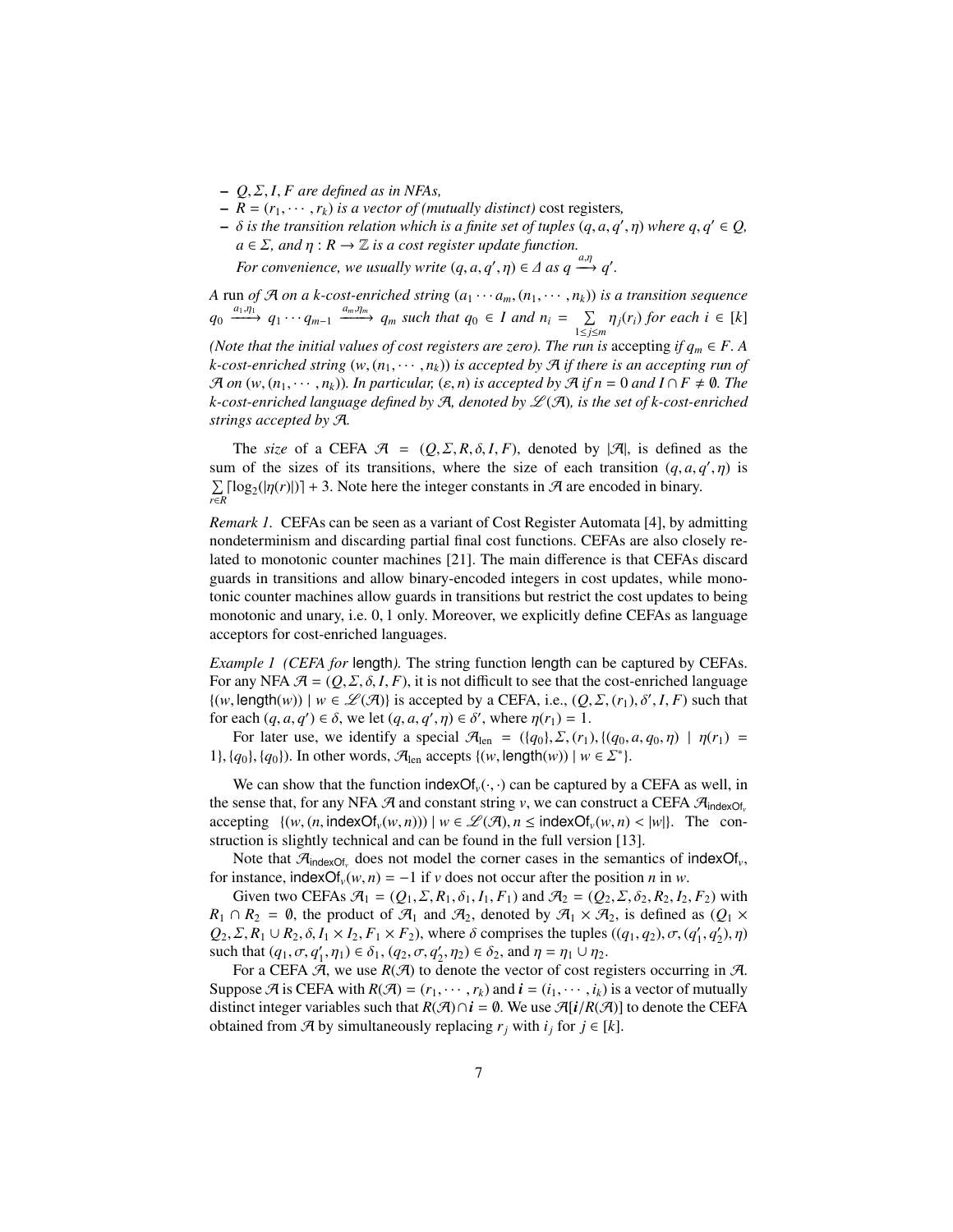**Definition 2** (Cost-enriched recognisable relations). *Let*  $(k_1, \dots, k_l) \in \mathbb{N}^l$  with  $k_j > 0$  for every  $i \in [l]$ . A cost-enriched recognisable relation (CERR)  $\mathcal{R} \subset (\Sigma^* \times \mathbb{Z}^{k_1}) \times \dots \times$ *for every j* ∈ [*l*]*. A cost-enriched recognisable relation (CERR)*  $\mathcal{R} \subseteq (\Sigma^* \times \mathbb{Z}^{k_1}) \times \cdots \times$  $(\Sigma^* \times \mathbb{Z}^{k_l})$  *is a finite union of products of CERLs. Formally,*  $\mathcal{R} = \bigcup_{i=1}^n L_{i,1} \times \cdots \times L_{i,l}$ , where

*for every*  $j \in [l], L_{i,j} \subseteq \Sigma^* \times \mathbb{Z}^{k_j}$  *is a CERL. A CEFA representation of* R *is a collection*<br>*of CEFA tuples* (A<sub>L</sub>, ..., A<sub>L</sub>), ... such that  $\mathcal{L}(\mathcal{A}_L) = I_L$  for every  $i \in [n]$  and  $i \in [l]$  $of$  *CEFA tuples*  $(\mathcal{A}_{i,1}, \cdots, \mathcal{A}_{i,l})_{i \in [n]}$  *such that*  $\mathcal{L}(\mathcal{A}_{i,j}) = L_{i,j}$  *for every i*  $\in [n]$  *and j*  $\in [l]$ *.* 

### 4.2 Pre-images of CERLs under string operations

To unify the presentation, we consider string functions  $f: (\Sigma^* \times \mathbb{Z}^{k_1}) \times \cdots \times (\Sigma^* \times \mathbb{Z}^{k_l}) \to \Sigma^*$  (If there is no integer input parameter then  $k_1, \ldots, k_l$  are zero) \*. (If there is no integer input parameter, then  $k_1, \dots, k_l$  are zero.)

**Definition 3 (Cost-enriched pre-images of CERLs).** *Suppose that*  $f : (\Sigma^* \times \mathbb{Z}^{k_1}) \times \cdots \times (\Sigma^* \times \mathbb{Z}^{k_l}) \rightarrow \Sigma^*$  is a stripe function  $I \subseteq \Sigma^* \times \mathbb{Z}^{k_0}$  is a CERI defined by a CEFA  $\cdots \times (\Sigma^* \times \mathbb{Z}^{k_l}) \to \Sigma^*$  is a string function,  $L \subseteq \Sigma^* \times \mathbb{Z}^{k_0}$  is a CERL defined by a CEFA<br> $\mathcal{A} = (O \Sigma \mathbb{R} \land I \mathbb{F})$  with  $R = (r_1, \ldots, r_k)$ . Then the R-cost-enriched pre-image of I  $\mathcal{A} = (Q, \Sigma, R, \delta, I, F)$  with  $R = (r_1, \dots, r_{k_0})$ . Then the R-cost-enriched pre-image of L<br>under f. denoted by  $f^{-1}(I)$  is a pair  $(\mathcal{R}, f)$  such that *under f, denoted by*  $f_R^{-1}(L)$ *, is a pair*  $(R, t)$  *such that* 

- $\mathcal{R} \subseteq (\Sigma^* \times \mathbb{Z}^{k_1+k_0}) \times \cdots \times (\Sigma^* \times \mathbb{Z}^{k_l+k_0});$ <br>  $\mathcal{A} = \mathcal{A} = (t_1, \ldots, t_l)$  is a vector of linear in
- *t* = ( $t_1$ , · · · , $t_{k_0}$ ) *is a vector of linear integer terms where for each i* ∈ [ $k_0$ ],  $t_i$  *is a*<br>*term whose variables are from* [ $x^{(1)}$  *x*<sup>(*l*)</sup>*) which are freeh sect resistans and are term whose variables are from*  $\{r_i^{(1)}, \cdots, r_i^{(l)}\}$  which are fresh cost registers and are disjoint from **R** in  $\mathcal{A}$ . *disjoint from R in* A*;*
- $L$  *is equal to the language comprising the*  $k_0$ *-cost-enriched strings*

$$
\left(w_0,t_1\left[d_1^{(1)}/r_1^{(1)},\cdots,d_1^{(l)}/r_1^{(l)}\right],\cdots,t_{k_0}\left[d_{k_0}^{(1)}/r_{k_0}^{(1)},\cdots,d_{k_0}^{(l)}/r_{k_0}^{(l)}\right]\right),\right.
$$

*such that*

 $w_0 = f((w_1, c_1), \dots, (w_l, c_l))$  *for some*  $((w_1, (c_1, d_1)), \dots, (w_l, (c_l, d_l))) \in \mathcal{R}$ ,

*where*  $c_j \in \mathbb{Z}^{k_j}$ ,  $d_j = (d_1^{(j)})$  $a_1^{(j)}, \cdots, a_{k_0}^{(j)}$  $\binom{f^{(j)}}{k_0}$  ∈  $\mathbb{Z}^{k_0}$  for  $j \in [l]$ *.* 

*The R-cost-enriched pre-image of L under f, say*  $f_R^{-1}(L) = (R, t)$ *, is said to be CERR-*<br>*definable if*  $R$  *is a CERR definable if* R *is a CERR.*

Definition 3 is essentially a semantic definition of the pre-images. For the decision procedure, one desires an effective representation of a CERR-definable  $f_R^{-1}(L)$  = (R, *t*) in terms of CEFAs. Namely, a CEFA representation of (R, *t*) (where *t<sub>j</sub>* is over  $\left\{r_j^{(1)}, \dots, r_j^{(l)}\right\}$  for  $j \in [k_0]$ ) is a tuple  $((\mathcal{A}_{i,1}, \dots, \mathcal{A}_{i,l})_{i \in [n]}, t)$  such that  $(\mathcal{A}_{i,1}, \dots, \mathcal{A}_{i,l})_{i \in [n]}$ is a CEFA representation of R, where  $R(\mathcal{A}_{i,j}) = (r'_{j,1}, \dots, r'_{j,k_j}, r_1^{(j)})$  $r_1^{(j)}, \cdots, r_{k_0}^{(j)}$ <br>  $r'_1$  or my  $\binom{f^{(j)}}{k_0}$  for each *i* ∈ [*n*] and *j* ∈ [*l*]. (The cost registers  $r'_{1,1}, \cdots, r'_{1,k_1}, \cdots, r'_{l,1}, \cdots, r'_{l,k_l}$  are mutually distinct and freshly introduced) tinct and freshly introduced.)

*Example 2* (substring<sub>R</sub><sup>-1</sup>(*L*)). Let  $\Sigma = \{a\}$  and  $L = \{(w, |w|) | w \in \mathcal{L}((aa)^*)\}$ . Evidently *L* is a CERL defined by a CEEA  $\mathcal{A} = (O \Sigma R \land Ig_0)$  with  $O = Ig_0, g_1 \mid R = (r_1)$ *L* is a CERL defined by a CEFA  $A = (Q, \Sigma, R, \delta, \{q_0\}, \{q_0\})$  with  $Q = \{q_0, q_1\}, R = (r_1)$ and  $\delta = \{(q_0, a, q_1), (q_1, a, q_0)\}\)$ . Since substring is from  $\Sigma^* \times \mathbb{Z}^2$  to  $\Sigma^*$ , substring<sup>-1</sup>(*L*), the *R* sect optical are image of *L* under substring is the noir (*R*<sub>i</sub>), where  $t = \pi^{(1)}$ the *R*-cost-enriched pre-image of *L* under substring, is the pair  $(R, t)$ , where  $t = r_1^{(1)}$ 1 (note that in this case  $l = 1$ ,  $k_0 = 1$ , and  $k_1 = 2$ ) and

 $\mathcal{R} = \{ (w, n_1, n_2, n_2) \mid w \in \mathcal{L}(a^*), n_1 \geq 0, n_2 \geq 0, n_1 + n_2 \leq |w|, n_2 \text{ is even} \},\$ 

which is represented by  $(\mathcal{A}', t)$  such that  $\mathcal{A}' = (Q', \Sigma, R', \delta', I', F')$ , where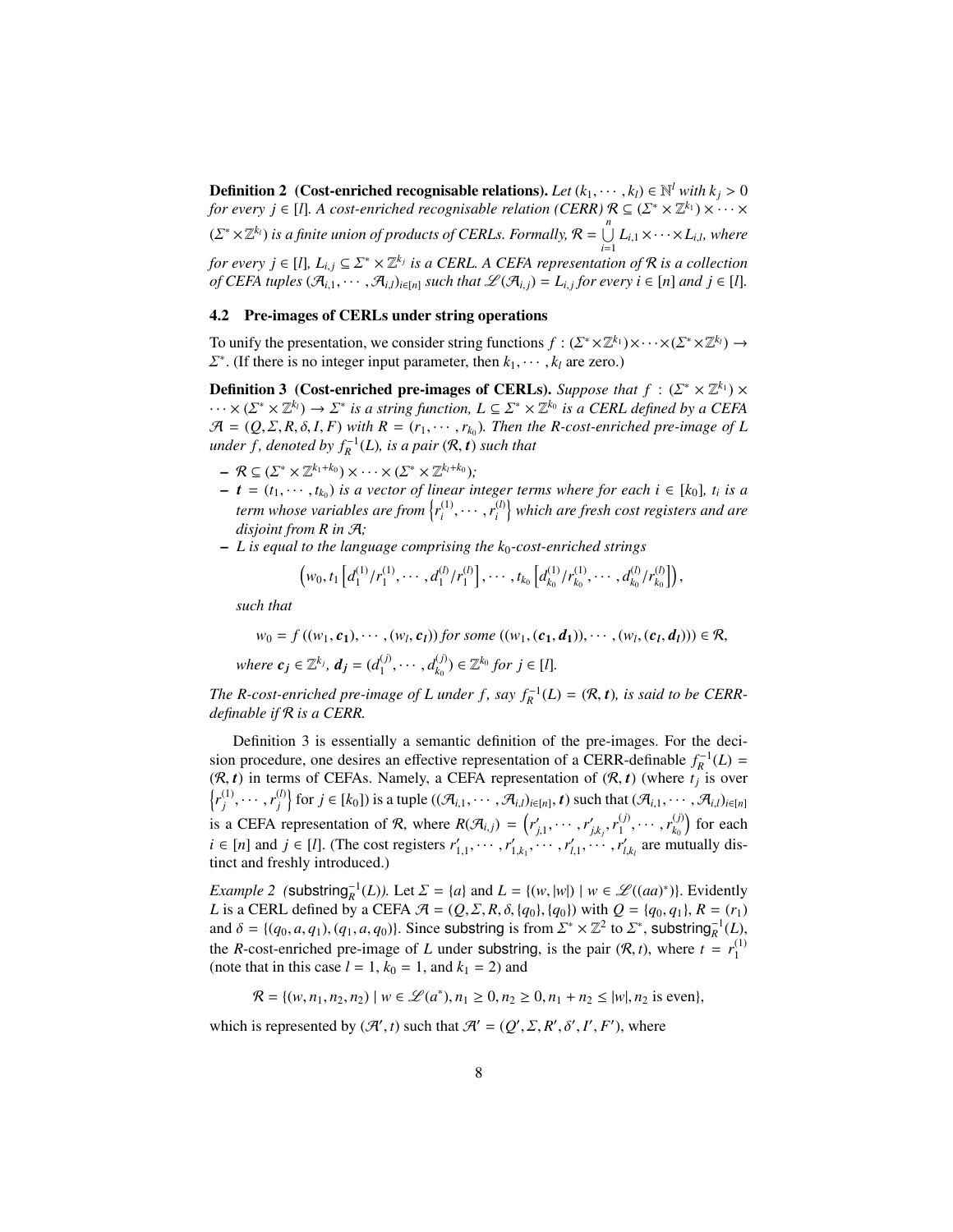- $Q' = Q \times \{p_0, p_1, p_2\}$ , (Intuitively,  $p_0, p_1$ , and  $p_2$  denote that the current position is before the starting position between the starting position and ending position and before the starting position, between the starting position and ending position, and after the ending position of the substring respectively.)
- $R' = (r'_{1,1}, r'_{1,2}, r'^{(1)}_{1,2})$ <br>  $= I' = \{(a_0, n_0)\}\ \ \ \text{F'}$  $\binom{1}{1}$ ,
- $I = \{P_1, P_2, P_1, P_2, P_2, P_3\}$ <br>  $I' = \{(q_0, p_0)\}, F' = \{(q_0, p_2), (q_0, p_0)\}$  (where  $(q_0, p_0)$  is used to accept the 3-cost-<br>
enriched strings  $(w, p, 0, 0)$  with  $0 \le p, \le |w|$  and enriched strings  $(w, n_1, 0, 0)$  with  $0 \le n_1 \le |w|$ , and
- $\delta'$  is

$$
\begin{Bmatrix}\n(q_0, p_0) \xrightarrow{a, \eta_1} (q_0, p_0), (q_0, p_0) \xrightarrow{a, \eta_2} (q_1, p_1), (q_1, p_1) \xrightarrow{a, \eta_2} (q_0, p_1), \\
(q_0, p_1) \xrightarrow{a, \eta_2} (q_1, p_1), (q_1, p_1) \xrightarrow{a, \eta_2} (q_0, p_2), (q_0, p_2) \xrightarrow{a, \eta_3} (q_0, p_2)\n\end{Bmatrix},
$$

where  $\eta_1(r'_{1,1}) = 1$ ,  $\eta_1(r'_{1,2}) = 0$ ,  $\eta_1(r_1^{(1)})$  $\eta_1^{(1)} = 0$ ,  $\eta_2(r'_{1,1}) = 0$ ,  $\eta_2(r'_{1,2}) = 1$ , and  $\eta_2(r_1^{(1)}$  $\eta_1^{(1)}$ ) = 1,  $\eta_3(r'_{1,1})$  = 0,  $\eta_3(r'_{1,2})$  = 0, and  $\eta_3(r'^{(1)}_1)$  $_1^{(1)}$ ) = 0.

Therefore, substring $_R^{-1}(L)$  is CERR-definable.

It turns out that for each string function  $f$  in the assignment statements of  $SL<sub>int</sub>$ , the cost-enriched pre-images of CERLs under *f* are CERR-definable.

**Proposition 1.** Let L be a CERL defined by a CEFA  $\mathcal{A} = (Q, \Sigma, R, \delta, I, F)$ . Then for *each string function f ranging over*  $\cdot$ , replaceAll<sub>e,*u*</sub>, reverse, *FFTs*  $\mathcal{T}$ , *and* substring,  $f^{-1}(I)$  is CERR definable. In addition *f* −1 *R* (*L*) *is CERR-definable. In addition,*

- − *a* CEFA representation of  $\cdot$ <sub>R</sub><sup>1</sup></sub>(*L*) *can be computed in time*  $O(|\mathcal{A}|^2)$ *,*
- *a CEFA representation of* reverse−<sup>1</sup> *R* (*L*) *(resp.* substring−<sup>1</sup> *R* (*L*)*) can be computed in time* O(|A|)*,*
- **-** a CEFA representation of  $(\mathcal{T}(T))_R^{-1}(L)$  can be computed in time polynomial in  $|\mathcal{A}|$ *and exponential in*  $|T|$ ,
- − *a CEFA representation of* (replaceAll<sub>e,*u*</sub>) $_{R}^{-1}(L)$  *can be computed in time polynomial*<br>in  $|\mathcal{A}|$  and axponential in let and lul  $in |\mathcal{A}|$  *and exponential in*  $|e|$  *and*  $|u|$ *.*

The proof of Proposition 1 is given in the full version [13].

### 4.3 The Decision Procedure

Let *S* be an SL<sub>int</sub> program. Without loss of generality, we assume that for every occurrence of assignments of the form  $y :=$  substring( $x$ ,  $t_1$ ,  $t_2$ ), it holds that  $t_1$  and  $t_2$ are integer variables. This is not really a restriction, since, for instance, if in  $y :=$ substring( $x$ ,  $t_1$ ,  $t_2$ ), neither  $t_1$  nor  $t_2$  is an integer variable, then we introduce fresh integer variables *i* and *j*, replace  $t_1$ ,  $t_2$  by *i*, *j* respectively, and add assert  $(i = t_1)$ ; assert  $(j = t_2)$ in *S* . We present a decision procedure for the path feasibility problem of *S* which is divided into five steps.

#### Step I: Reducing to atomic assertions.

Note first that in our language, each assertion is a positive Boolean combination of atomic formulas of the form  $x \in \mathcal{A}$  or  $t_1$  *o*  $t_2$  (cf. Section 3). Nondeterministically choose, for each assertion assert  $(\varphi)$  of *S*, a set of atomic formulas  $\Phi_{\varphi} = {\alpha_1, \cdots, \alpha_n}$ such that  $\varphi$  holds when atomic formulas in  $\Phi_{\varphi}$  are true.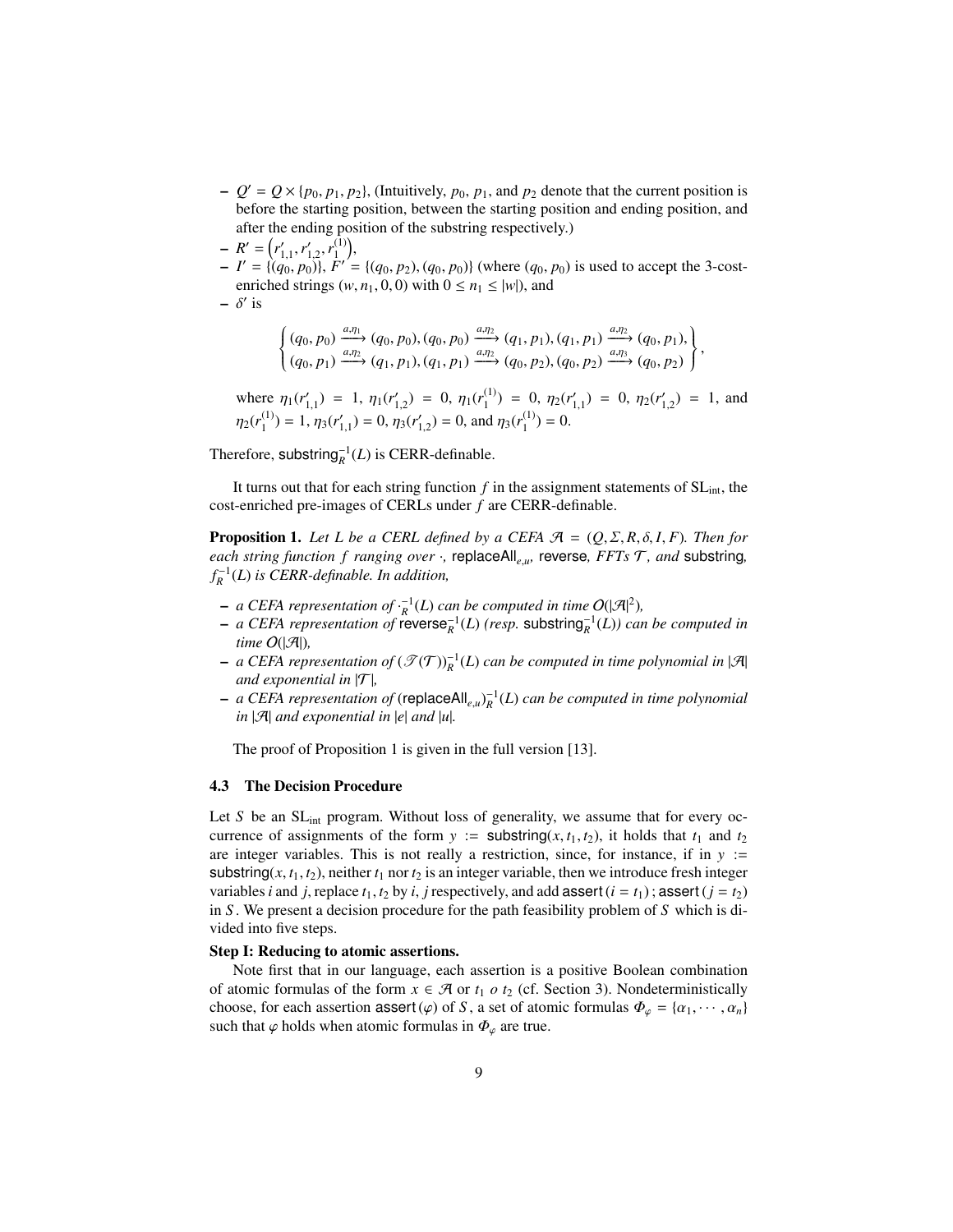Then each assertion assert  $(\varphi)$  in *S* with  $\Phi_{\varphi} = {\alpha_1, \cdots, \alpha_n}$  is replaced by assert  $(\alpha_1)$ ;  $\dots$ ; assert  $(\alpha_n)$ , and thus *S* constrains atomic assertions only.

Step II: Dealing with the case splits in the semantics of index $\text{Of}_\nu$  and substring.

For each integer term of the form index $\text{Of}_v(x, i)$  in *S*, nondeterministically choose one of the following five options (which correspond to the semantics of index $\text{Of}_v$  in Section 3).

- (1) Add assert  $(i < 0)$  to *S*, and replace index  $\text{Of}_v(x, i)$  with index  $\text{Of}_v(x, 0)$  in *S*.
- (2) Add assert  $(i < 0)$ ; assert  $\left(x \in \mathcal{A}_{\overline{2^*y\mathcal{F}^*}}\right)$  to *S*; replace indexOf<sub>*v*</sub>(*x*, *i*) with −1 in *S*.<br>(3) Add assert  $(i > \text{length}(x))$  to *S* and replace indexOf (*x i*) with −1 in *S*
- (2) Add assert (*i* < 0), assert ( $x \in \overline{X_{\Sigma^*y\Sigma^*}}$ ) to *S*, replace indexOf<sub>*v*</sub>(*x*, *i*) with −1 in *S* .<br>(3) Add assert (*i* ≥ length(*x*)) to *S*, and replace indexOf<sub>*v*</sub>(*x*, *i*) with −1 in *S* .
- (4) Add assert  $(i \ge 0)$ ; assert  $(i < \text{length}(x))$  to  $S$ .
- (5) Add

assert (
$$
i \ge 0
$$
); assert ( $i <$ length $(x)$ ); assert ( $j =$ length $(x) - i$ );  
\n $y :=$  substring $(x, i, j)$ ; assert $\left(y \in \mathcal{A}_{\overline{\Sigma^*v\Sigma^*}}\right)$ 

to *S*, where *y* is a fresh string variable, *j* is a fresh integer variable, and  $\mathcal{A}_{\overline{\Sigma^*v\Sigma^*}}$  is an NEA defining the language  $\{w \in \Sigma^* | v \}$  does not occur as a substring in  $w$ <sup>1</sup>. Replace NFA defining the language  $\{w \in \Sigma^* \mid v \text{ does not occur as a substring in } w\}$ . Replace index Of  $(x, i)$  with  $-1$  in S indexOf<sub>*v*</sub> $(x, i)$  with  $-1$  in *S*.

For each assignment  $y :=$  substring( $x, i, j$ ), nondeterministically choose one of the following three options (which correspond to the semantics of substring in Section 3).

- (1) Add the statements assert ( $i \ge 0$ ); assert ( $i + j \le$  length(x)) to *S*.
- (2) Add the statements assert  $(i \ge 0)$ ; assert  $(i \le length(x))$ ; assert  $(i + j > length(x))$ ; assert  $(i' = length(x) i)$  to S, and replace  $y :=$  substring $(x, i, j)$  with assert  $(i' = \text{length}(x) - i)$  to *S*, and replace *y* := substring(*x*, *i*, *j*) with  $y :=$  substring(*x*, *i*, *i*) where *i*' is a fresh integer variable *y* := substring(*x*, *i*, *i'*), where *i'* is a fresh integer variable.<br>Add the statement assert (*i* < 0) : assert (*y* ∈  $\mathcal{A}$ ) to
- (3) Add the statement assert  $(i < 0)$ ; assert  $(y \in \mathcal{A}_{\varepsilon})$  to *S*, and remove  $y :=$ substring(*x*, *i*, *j*) from *S*, where  $\mathcal{A}_{\varepsilon}$  is the NFA defining the language { $\varepsilon$ }.

#### Step III: Removing length and indexOf.

For each term length(*x*) in *S* , we introduce a *fresh* integer variable *i*, replace every occurrence of length(*x*) by *i*, and add the statement assert ( $x \in \mathcal{A}_{\text{len}}[i/r_1]$ ) to *S*. (See Example 1 for the definition of  $\mathcal{A}_{len}$ .)

For each term index $\text{Of}_v(x, i)$  occurring in *S*, introduce two fresh integer variables  $i_1$  and  $i_2$ , replace every occurrence of indexOf<sub>*v*</sub>(*x*, *i*) by  $i_2$ , and add the statements  $\text{assert}(i = i_1)$ ; assert  $(x \in \mathcal{A}_{\text{indexOf}_v}[i_1/r_1, i_2/r_2])$  to *S*.

# Step IV: Removing the assignment statements backwards.

Repeat the following procedure until *S* contains no assignment statements.

Suppose  $y := f(x_1, i_1, \dots, x_l, i_l)$  is the *last* assignment of *S*, where  $f : (x_1, x_2, \dots, x_l) \times (x_1, x_2, \dots, x_l) \times (x_2, x_1, x_2, \dots, x_l)$  $(\sum^* \times \mathbb{Z}^{k_1}) \times \cdots \times (\sum^* \times \mathbb{Z}^{k_l}) \to \sum^*$  is a string function and  $i_j = (i_{j,1}, \dots, i_{j,k_j})$  for each  $i \in \Pi$ for each  $j \in [l]$ .

Let  $\{\mathcal{A}_1, \dots, \mathcal{A}_s\}$  be the set of all CEFAs such that assert  $(y \in \mathcal{A}_j)$  occurs in *S* for every  $i \in [s]$ . Let  $i \in [s]$  and  $R(\mathcal{A}_i) = (r_{i+1}, \dots, r_{i+1})$ . Then from Proposition for every  $j \in [s]$ . Let  $j \in [s]$  and  $R(\mathcal{A}_j) = (r_{j,1}, \dots, r_{j,\ell_j})$ for every  $j \in [s]$ . Let  $j \in [s]$  and  $R(\mathcal{A}_j) = (r_{j,1}, \dots, r_{j,\ell_j})$ . Then from Proposition 1, a CEFA representation of  $f_{R(\mathcal{A}_j)}^{-1}(\mathcal{L}(\mathcal{A}_j))$ , say  $\left(\left(\mathcal{B}_{j,j'}^{(1)},\cdots,\mathcal{B}_{j,j'}^{(l)}\right)\right)$  $\binom{[l]}{j,j'}_{j'\in[m_j]}$ , **t**, can be effectively computed from  $\mathcal A$  and  $f$ , where we write

$$
R\left(\mathcal{B}_{j,j'}^{(j'')}\right) = \left((r')_j^{(j'',1)}, \cdots, (r')_j^{(j'',k_{j''})}, r_{j,1}^{(j'')}, \cdots, r_{j,\ell_j}^{(j'')}\right)
$$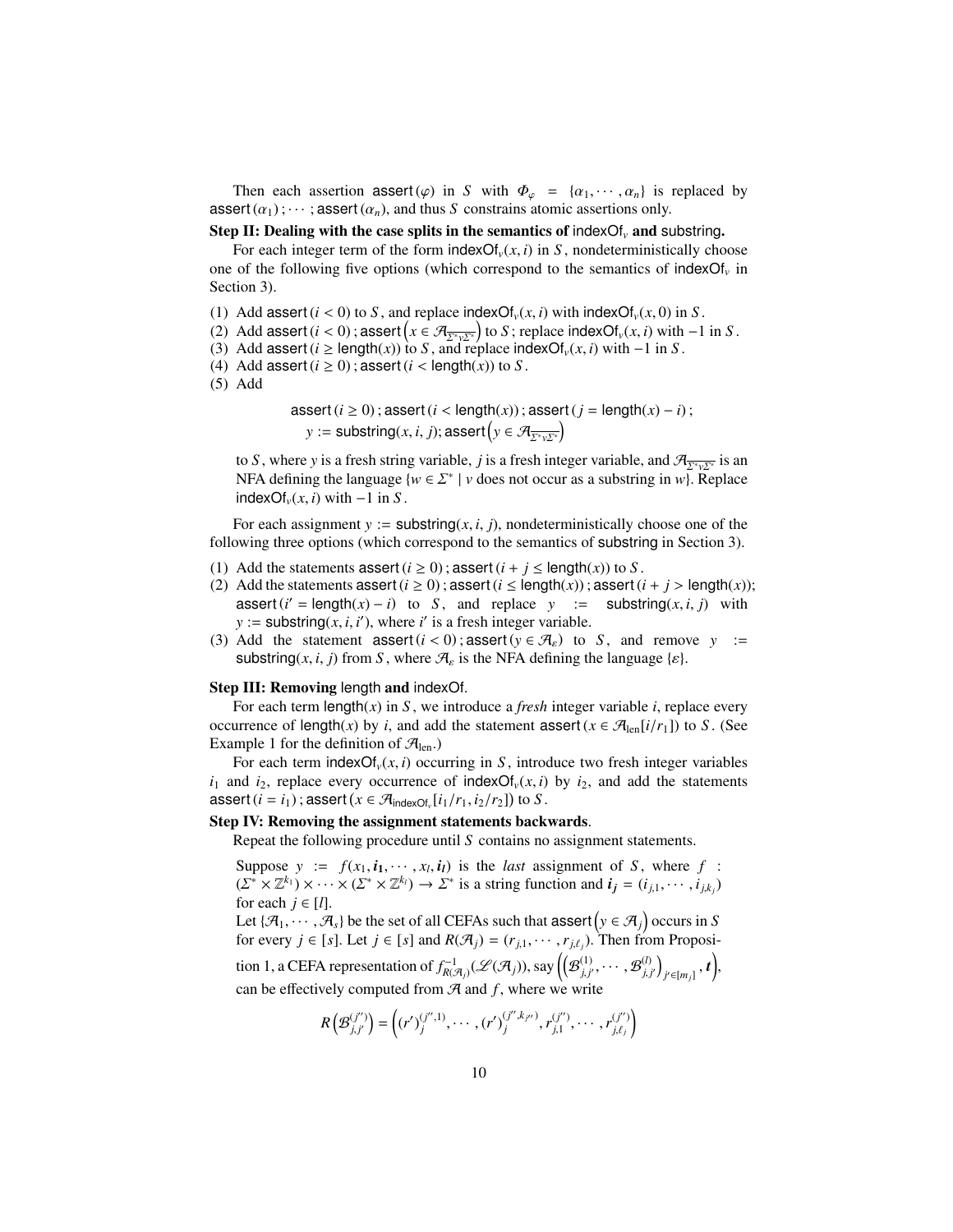for each *j*<sup> $\ell$ </sup> ∈ [*m<sub>j</sub>*] and *j*<sup> $\ell$ </sup> ∈ [*l*], and *t* = (*t*<sub>1</sub>, · · ·, *t*<sub>*t*</sub><sub>*j*</sub>). Note that the cost registers  $\alpha_1$  (*d*<sub>1</sub>)</sub> (*d*<sub>1</sub>) (*d*<sub>1</sub>) (*d*<sub>2</sub>) (*d*<sub>1</sub>) (*d*) (*d*) (*d*) (*d*) (*d*) (*d*) (*d*)  $(r')^{(1,1)}_j, \cdots, (r')^{(1,k_1)}_j, \cdots, (r')^{(l,1)}_j, \cdots, (r')^{(l,k_l)}_j, r^{(1)}_{j,1}$  $f_{j,1}^{(1)}, \cdots, r_{j,\ell}^{(1)}$  $f_{j,\ell_j}^{(1)}, \cdots, f_{j,1}^{(l)}$  $\binom{l}{j,1}, \cdots, r_{j,\ell}^{(l)}$  $\frac{j,\ell_j}{\ell}$ are mutually distinct and freshly introduced, moreover,  $R\left(\mathcal{B}_{i,i}^{(j')}\right)$  $j, j'_1$  $= R\left(\mathcal{B}_{i,i'}^{(j'')}\right)$  $j, j'_2$ Ι for distinct  $j'_1, j'_2 \in [m_j]$ .<br>Remove  $y := f(x, i_1, j_2)$ 

Remove  $y := f(x_1, i_1, \dots, x_l, i_l)$ , as well as all the statements assert  $(y \in \mathcal{A}_1)$ ,<br>... assert  $(y \in \mathcal{A})$  from S. For every  $i \in [s]$ , pondeterministically choose  $\cdots$ , assert (*y* ∈  $\mathcal{A}_s$ ) from *S*. For every *j* ∈ [*s*], nondeterministically choose  $j' \in [m_j]$ , and add the following statements to *S*,

$$
\text{assert}\left(x_1 \in \mathcal{B}_{j,j'}^{(1)}\right); \cdots; \text{ assert}\left(x_l \in \mathcal{B}_{j,j'}^{(l)}\right); S_{j,j',i_1,\cdots,i_l}; S_{j,t'}
$$

where

$$
S_{j,j',i_1,\dots,i_l} \equiv \text{assert}(i_{1,1} = (r')_{j,j'}^{(1,1)}); \dots; \text{assert}(i_{1,k_1} = (r')_{j,j'}^{(1,k_1)});
$$
  
...  
assert $(i_{l,1} = (r')_{j,j'}^{(l,1)}); \dots; \text{assert}(i_{l,k_l} = (r')_{j,j'}^{(l,k_l)})$ 

and

$$
S_{j,t} \equiv \text{assert}\left(r_{j,1} = t_1\right); \cdots, \text{assert}\left(r_{j,\ell_j} = t_{\ell_j}\right)
$$

#### Step V: Final satisfiability checking.

In this step, *S* contains no assignment statements and only assertions of the form assert ( $x \in \mathcal{A}$ ) and assert ( $t_1 \circ t_2$ ) where  $\mathcal A$  are CEFAs and  $t_1, t_2$  are linear integer terms. Let *X* denote the set of string variables occurring in *S*. For each  $x \in X$ , let  $\Lambda_x = \{ \mathcal{A}_x^1, \dots, \mathcal{A}_x^{s_x} \}$  denote the set of CEFAs  $\mathcal{A}$  such that assert ( $x \in \mathcal{A}$ ) appears in  $S$ . Moreover, let  $\Lambda$  denote the conjunction of all the L14 formulas t, a to occurring in *S*. Moreover, let  $\phi$  denote the conjunction of all the LIA formulas  $t_1$  *o*  $t_2$  occurring in *S*. It is straightforward to observe that  $\phi$  is over  $R' = \bigcup_{x \in X, j \in [s_x]} R(\mathcal{A}_x^j)$ . Then the path feasibility of *S* is reduced to the satisfiability problem of *LIA* formulas w.r.t. CEEAs feasibility of *S* is reduced to *the satisfiability problem of LIA formulas w.r.t. CEFAs (abbreviated as*  $SAT_{CERA}[LIA]$  *problem)* which is defined as

deciding whether  $\phi$  is satisfiable w.r.t.  $(\Lambda_x)_{x \in X}$ , namely, whether there are an assignment function  $\theta : R' \to \mathbb{Z}$  and strings  $(w_x)_{x \in X}$  such that  $\phi[\theta(R')/R']$  holds<br>and  $(w, \theta(R(\mathcal{A}^j))) \in \mathcal{L}(\mathcal{A}^j)$  for every  $x \in X$  and  $i \in [s]$ and  $(w_x, \theta(R(\mathcal{A}_x^j))) \in \mathcal{L}(\mathcal{A}_x^j)$  for every  $x \in X$  and  $j \in [s_x]$ .

This SAT<sub>CEFA</sub>[LIA] problem is decidable and pspace-complete; The proof can be found in the full version [13].

# Proposition 2. SAT<sub>CEFA</sub>[LIA] *is* pspace-*complete*.

An example to illustrate the decision procedure can be found in the full version [13].

*Complexity analysis of the decision procedure.* Step I and Step II can be done in nondeterministic linear time. Step III can be done in linear time. In Step IV, for each input string variable *x* in *S* , at most exponentially many CEFAs can be generated for *x*, each of which is of at most exponential size. Therefore, Step IV can be done in nondeterministic exponential space. By Proposition 2, Step V can be done in exponential space. Therefore, we conclude that the path feasibility problem of  $SL<sub>int</sub>$  programs is in NEXPSPACE, thus in expspace by Savitch's theorem [23].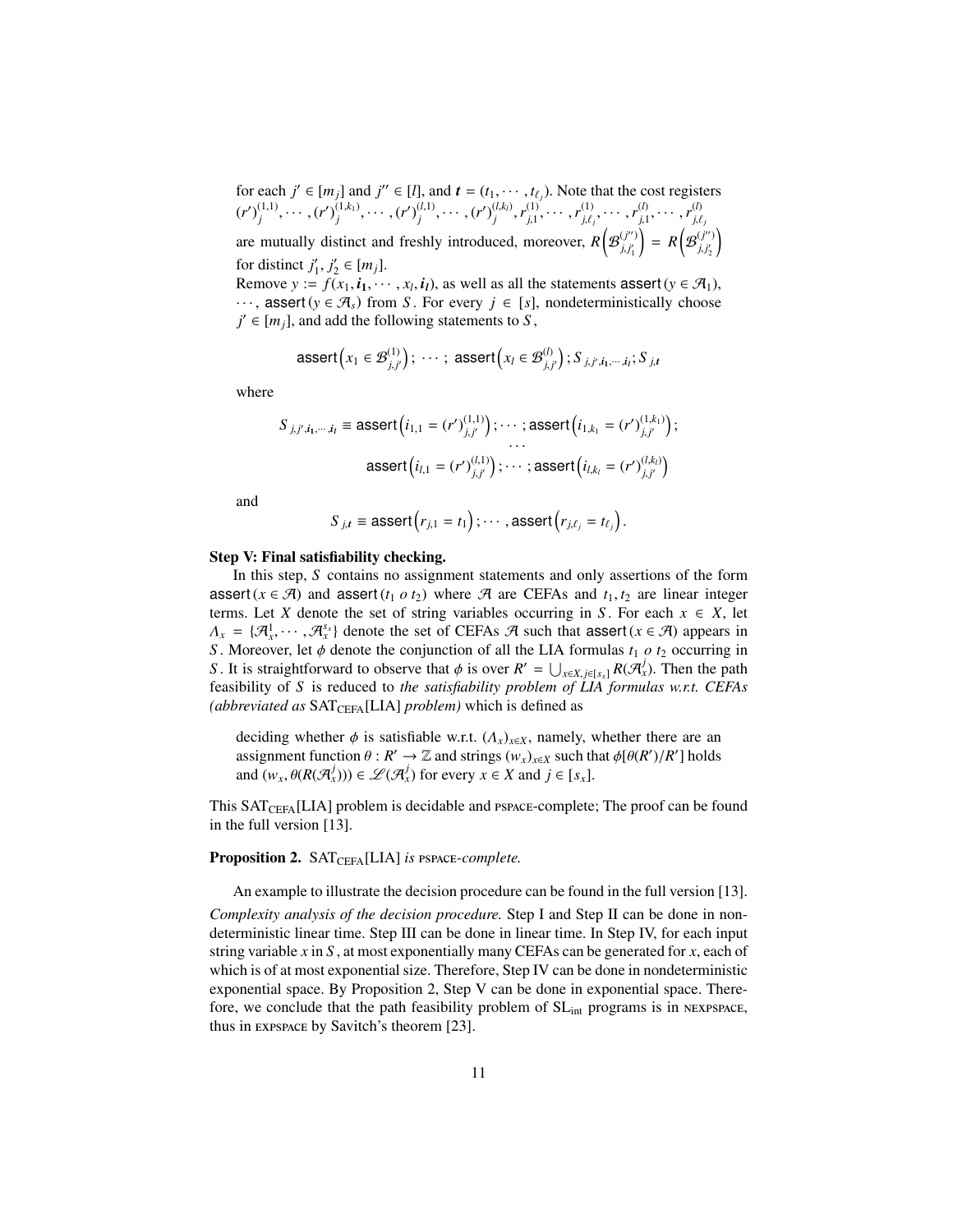*Remark 2.* In this paper, we focus on functional finite transducers (cf. Section 2). Our decision procedure is applicable to general finite transducers as well with minor adaptation. However, the expspace complexity upper-bound does not hold any more, because the distributive property  $f^{-1}(L_1 \cap L_2) = f^{-1}(L_1) \cap f^{-1}(L_2)$  for regular languages  $L_1, L_2$ <br>only holds for functional finite transducers *f* only holds for functional finite transducers *f* .

# 5 Evaluations

We have implemented the decision procedure presented in the preceding section based on the recent string constraint solver OSTRICH [14], resulting in a new solver OS-TRICH+. OSTRICH is written in Scala and based on the SMT solver Princess [25]. OSTRICH+ reuses the parser of Princess, but replaces the NFAs from OSTRICH with CEFAs. Correspondingly, in OSTRICH+, the pre-image computation for concatenation, replaceAll, reverse, and finite transducers is reimplemented, and a new pre-image operator for substring is added. OSTRICH+ also implements CEFA constructions for length and indexOf. More details can be found in the full version [13].

We have compared OSTRICH + with some of the state-of-the-art solvers on a wide range of benchmarks. We discuss the benchmarks in Section 5.1 and present the experimental results in Section 5.2.

# 5.1 Benchmarks

Our evaluation focuses on problems that combine string with integer constraints. To this end, we consider the following four sets of benchmarks, all in SMT-LIB 2 format.

Transducer+ is derived from the Transducer benchmark suite of OSTRICH [14]. The Transducer suite involves seven transducers: toUpper (replacing all lowercase letters with their uppercase ones) and its dual toLower, htmlEscape and its dual htmlUnescape, escapeString, addslashes, and trim. These transducers are collected from Stranger [33] and SLOTH  $[18]$ . Initially none of the benchmarks involved integers. In Transpucer+, we encode four security-relevant properties of transducers [19], with the help of the functions charAt and length:

- idempotence: given  $\mathcal{T}$ , whether  $\forall x$ .  $\mathcal{T}(\mathcal{T}(x)) = \mathcal{T}(x)$ ;
- duality: given  $\mathcal{T}_1$  and  $\mathcal{T}_2$ , whether ∀*x*.  $\mathcal{T}_2(\mathcal{T}_1(x)) = x$ ;
- commutativity: given  $\mathcal{T}_1$  and  $\mathcal{T}_2$ , whether  $\forall x$ .  $\mathcal{T}_2(\mathcal{T}_1(x)) = \mathcal{T}_1(\mathcal{T}_2(x))$ ;
- equivalence: given  $\mathcal{T}_1$  and  $\mathcal{T}_2$ , whether ∀*x*.  $\mathcal{T}_1(x) = \mathcal{T}_2(x)$ .

For instance, we encode the non-idempotence of  $\mathcal T$  into the path feasibility of the SL<sub>int</sub> program  $y := \mathcal{T}(x); z := \mathcal{T}(y); S_{y \neq z}$ , where y and z are two fresh string variables, and  $S_{y \neq z}$  is the SL<sub>int</sub> program encoding  $y \neq z$  (see the full version [13] for the details ). We also include in TRANSDUCER+ three instances generated from a program to sanitize URLs against XSS attacks (see the full version [13] for the details), where  $\mathcal{T}_{\text{trim}}$  is used. In total, we obtain 94 instances for the TRANSDUCER+ suite.

SLOG+ is adapted from the SLOG benchmark suite [31], containing 3,511 instances about strings only. We obtain SLOG+ by choosing a string variable *x* for each instance, and adding the statement assert (length(x) < 2 index $\text{Of}_a(x, 0)$ ) for some  $a \in \Sigma$ . As in [14], we split SLOG+ into SLOG+(replace) and SLOG+(replaceall), comprising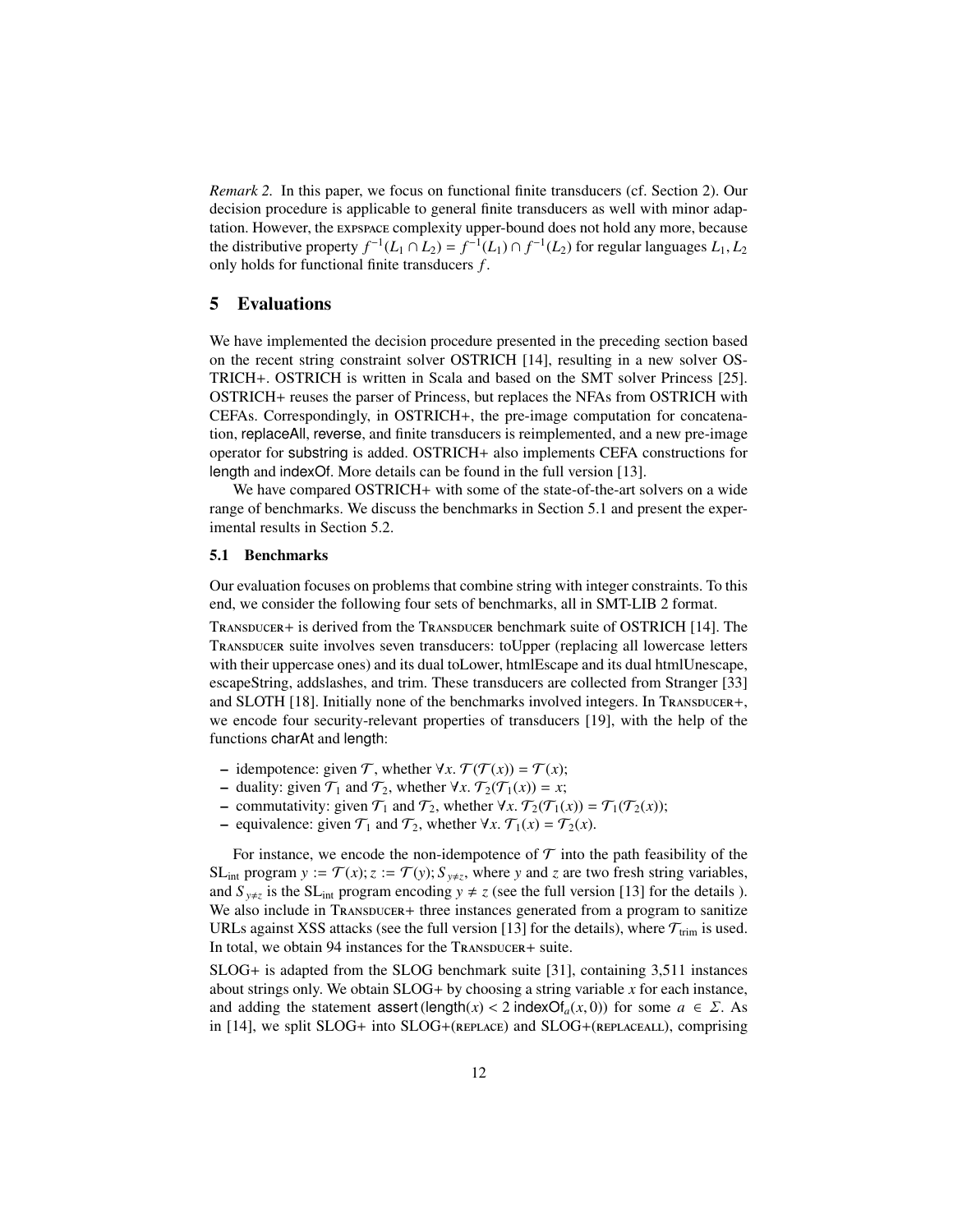| <b>Benchmark</b>                       | Output   | CVC4                     |        |                          |                | $ Z3\text{-str3} Z3\text{-}Trau OSTRICH^{(1)} OSTRICH^{(2)} OSTRICH+$ |        |
|----------------------------------------|----------|--------------------------|--------|--------------------------|----------------|-----------------------------------------------------------------------|--------|
| TRANSDUCER+<br>Total: 94               | sat      |                          |        |                          | $\overline{0}$ | $\Omega$                                                              | 84     |
|                                        | unsat    | $\overline{\phantom{0}}$ | -      | $\overline{\phantom{0}}$ | 1              | 1                                                                     | 4      |
|                                        | inconcl. |                          |        |                          | 93             | 93                                                                    | 6      |
| SLOG+(REPLACEALL)<br><b>Total: 120</b> | sat      | 104                      |        |                          | $\Omega$       | $\Omega$                                                              | 98     |
|                                        | unsat    | 11                       | -      |                          | $\overline{7}$ | 5                                                                     | 12     |
|                                        | inconcl. | 5                        |        |                          | 113            | 115                                                                   | 10     |
| SLOG+(REPLACE)<br>Total: 3,391         | sat      | 1,309                    | 878    |                          | $\Omega$       | 169                                                                   | 584    |
|                                        | unsat    | 2,082                    | 2,066  |                          | 2,079          | 2,075                                                                 | 2,082  |
|                                        | inconcl. | $\theta$                 | 447    |                          | 1,312          | 1,147                                                                 | 725    |
| $PYEX$ -td<br>Total: 5,569             | sat      | 4,224                    | 4,068  | 4,266                    | 68             | 96                                                                    | 4,141  |
|                                        | unsat    | 1,284                    | 1,289  | 1,295                    | 95             | 93                                                                    | 1,203  |
|                                        | inconcl. | 61                       | 212    | 8                        | 5,406          | 5,380                                                                 | 225    |
| $PYEX-z3$<br>Total: 8,414              | sat      | 6,346                    | 6,040  | 7,003                    | 76             | 100                                                                   | 5,489  |
|                                        | unsat    | 1,358                    | 1,370  | 1,394                    | 61             | 53                                                                    | 1,239  |
|                                        | inconcl. | 710                      | 1,004  | 17                       | 8,277          | 8,261                                                                 | 1,686  |
| $PYFX-zz$<br>Total: 11,438             | sat      | 10,078                   | 8,804  | 10,129                   | 71             | 98                                                                    | 9,033  |
|                                        | unsat    | 1.204                    | 1,207  | 1,222                    | 91             | 61                                                                    | 868    |
|                                        | inconcl. | 156                      | 1,427  | 87                       | 11,276         | 11,279                                                                | 1,537  |
| <b>KALUZA</b><br>Total: 47,284         | sat      | 35,264                   | 33,438 | 34,769                   | 23,397         | 28,522                                                                | 27,962 |
|                                        | unsat    | 12,014                   | 11,799 | 12,014                   | 10,445         | 10,445                                                                | 9,058  |
|                                        | inconcl. | 6                        | 2,047  | 501                      | 13,442         | 8,317                                                                 | 10,264 |
| Total: 76,310                          | solved   | 75,278                   | 70,959 | 72,092                   | 36,391         | 41,718                                                                | 61,857 |
|                                        | unsolved | 1,032                    | 5,351  | 4,218                    | 39,919         | 34,592                                                                | 14,453 |

Table 1. Experimental results on different benchmark suites. '–' means that the tool is not applicable to the benchmark suite, and 'inconclusive' means that a tool gave up, timed out, or crashed.

3,391 and 120 instances respectively. In addition to the indexOf and length functions, the benchmarks use regular constraints and concatenation; SLOG+(REPLACE) also contains the replace function (replacing the first occurrence), while SLOG+(REPLACEALL) uses the replaceAll function (replacing all occurrences).

PyEx [24] contains 25,421 instances derived by the PyEx tool, a symbolic execution engine for Python programs. The PyEx suite was generated by the CVC4 group from four popular Python packages: httplib2, pip, pymongo, and requests. These instances use regular constraints, concatenation, length, substring, and indexOf functions. Following [24], the PyEx suite is further divided into three parts: PyEx-td, PyEx-z3 and PyEx-zz, comprising 5,569, 8,414 and 11,438 instances, respectively.

Kaluza [26] is the most well-known benchmark suite in literature, containing 47,284 instances with regular constraints, concatenation, and the length function. The 47,284 benchmarks include 28,032 satisfiable and 9,058 unsatisfiable problems in SSA form.

# 5.2 Experiments

We compare OSTRICH+ to CVC4 [20], Z3-str3 [34], and Z3-Trau [9], as well as two configurations of OSTRICH [14] with standard NFAs. The configuration  $OSTRICH^{(1)}$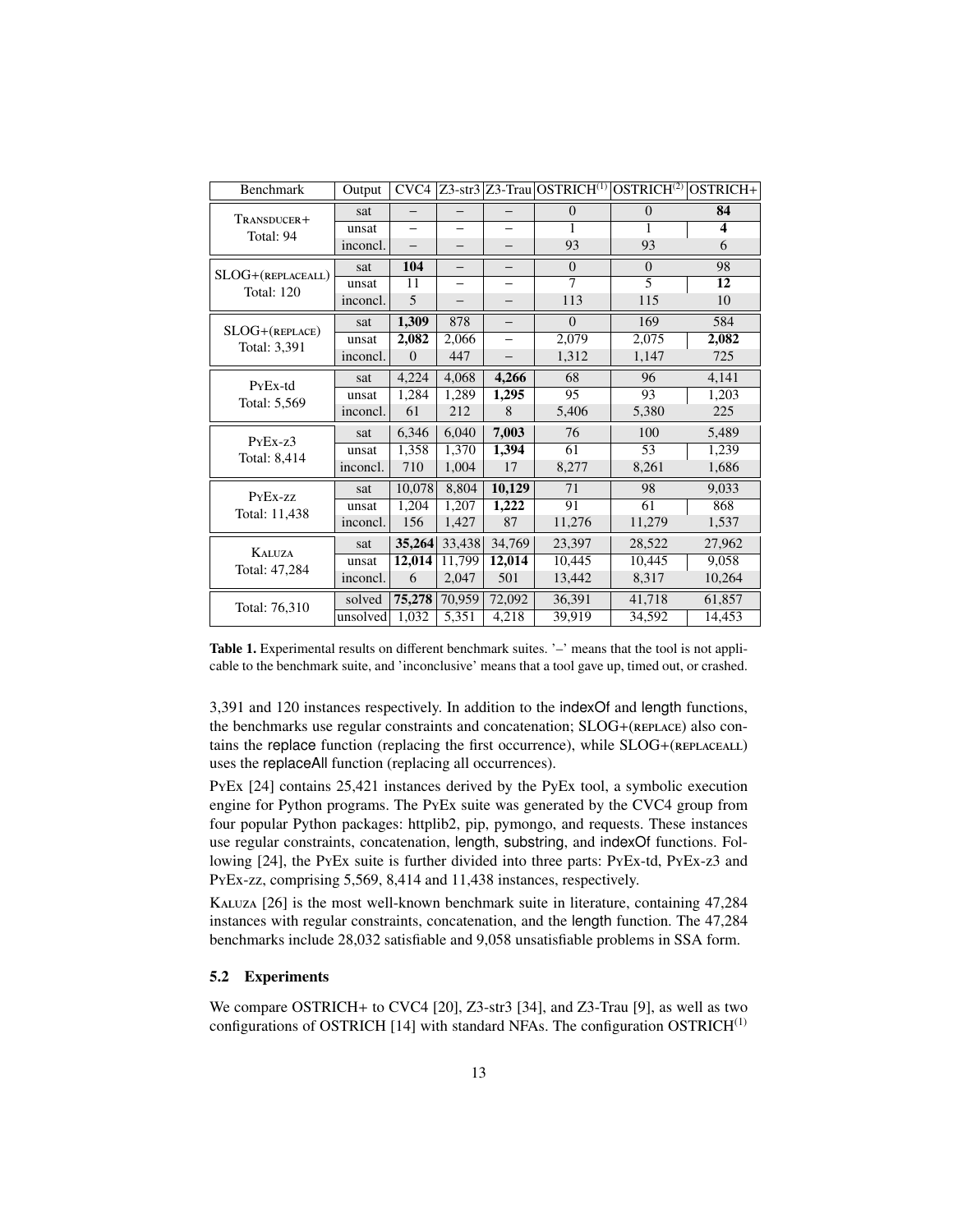is a direct implementation of the algorithm in [14], and does not support integer functions. In OSTRICH<sup>(2)</sup>, we integrated support for the length function as in Norn [2], based on the computation of length abstractions of regular languages, and handle indexOf, substring, and charAt via an encoding to word equations. The experiments are executed on a computer with an Intel Xeon Silver 4210 2.20GHz and 2.19GHz CPU (2-core) and 8GB main memory, running 64bit Ubuntu 18.04 LTS OS and Java 1.8. We use a timeout of 30 seconds (wall-clock time), and report the number of satisfiable and unsatisfiable problems solved by each of the systems. Table 1 summarises the experimental results. We did not observe incorrect answers by any tool.

There are two additional state-of-the-art solvers Slent and Trau+ which were not included in the evaluation. We exclude Slent [32] because it uses its own input format laut, which is different from the SMT-LIB 2 format used for our benchmarks; also,  $Transducer + is beyond the scope of Slent. Trau + [3] integrates Trau with Sloth to deal$ with both finite transducers and integer constraints. We were unfortunately unable to obtain a working version of Trau+, possibly because Trau requires two separate versions of Z3 to run. In addition, the algorithm in [3] focuses on length-preserving transducers, which means that  $ext{Transducer}$  is beyond the scope of Trau+.

OSTRICH+ and OSTRICH are the only tools applicable to the problems in Transducer+. With a timeout of 30s, OSTRICH+ can solve 88 of the benchmarks, but this number rises to 94 when using a longer timeout of 600s. Given the complexity of those benchmarks, this is an encouraging result. OSTRICH can only solve one of the benchmarks, because the encoding of charAt in the benchmarks using equations almost always leads to problems that are not in SSA form.

On SLOG+(replaceall), OSTRICH+ and CVC4 are very close: OSTRICH+ solves 98 satisfiable instances, slightly less than the 104 instances solved by CVC4, while OSTRICH+ solves one more unsatisfiable instance than CVC4 (12 versus 11). The suite is beyond the scope of Z3-str3 and Z3-Trau, which do not support replaceAll.

On SLOG+(replace), OSTRICH+, CVC4, and Z3-str3 solve a similar number of unsatisfiable problems, while CVC4 solves the largest number of satisfiable instances (1,309). The suite is beyond the scope of Z3-Trau which does not support replace.

On the three PyEx suites, Z3-Trau consistently solves the largest number of instances by some margin. OSTRICH+ solves a similar number of instances as Z3-str3. Interpreting the results, however, it has to be taken into account that PyEx includes 1,334 instances that are *not* in SSA form, which are beyond the scope of OSTRICH+.

The Kaluza problems can be solved most effectively by CVC4. OSTRICH+ can solve almost all of the around 80% of the benchmarks that are in SSA form, however.

OSTRICH+ consistently outperforms  $OSTRICH^{(1)}$  and  $OSTRICH^{(2)}$  in the evaluation, except for the KALUZA benchmarks. For  $OSTRICH^{(1)}$ , this is expected because most benchmarks considered here contain integer functions. For  $OSTRICH<sup>(2)</sup>$ , it turns out that the encoding of indexOf, substring, and charAt as word equations usually leads to problems that are not in SSA form, and therefore are beyond the scope of OSTRICH.

In summary, we observe that OSTRICH+ is competitive with other solvers, while is able to handle benchmarks that are beyond the scope of the other tools due to the combination of string functions (in particular transducers) and integer constraints. Interestingly, the experiments show that OSTRICH+, at least in its current state, is better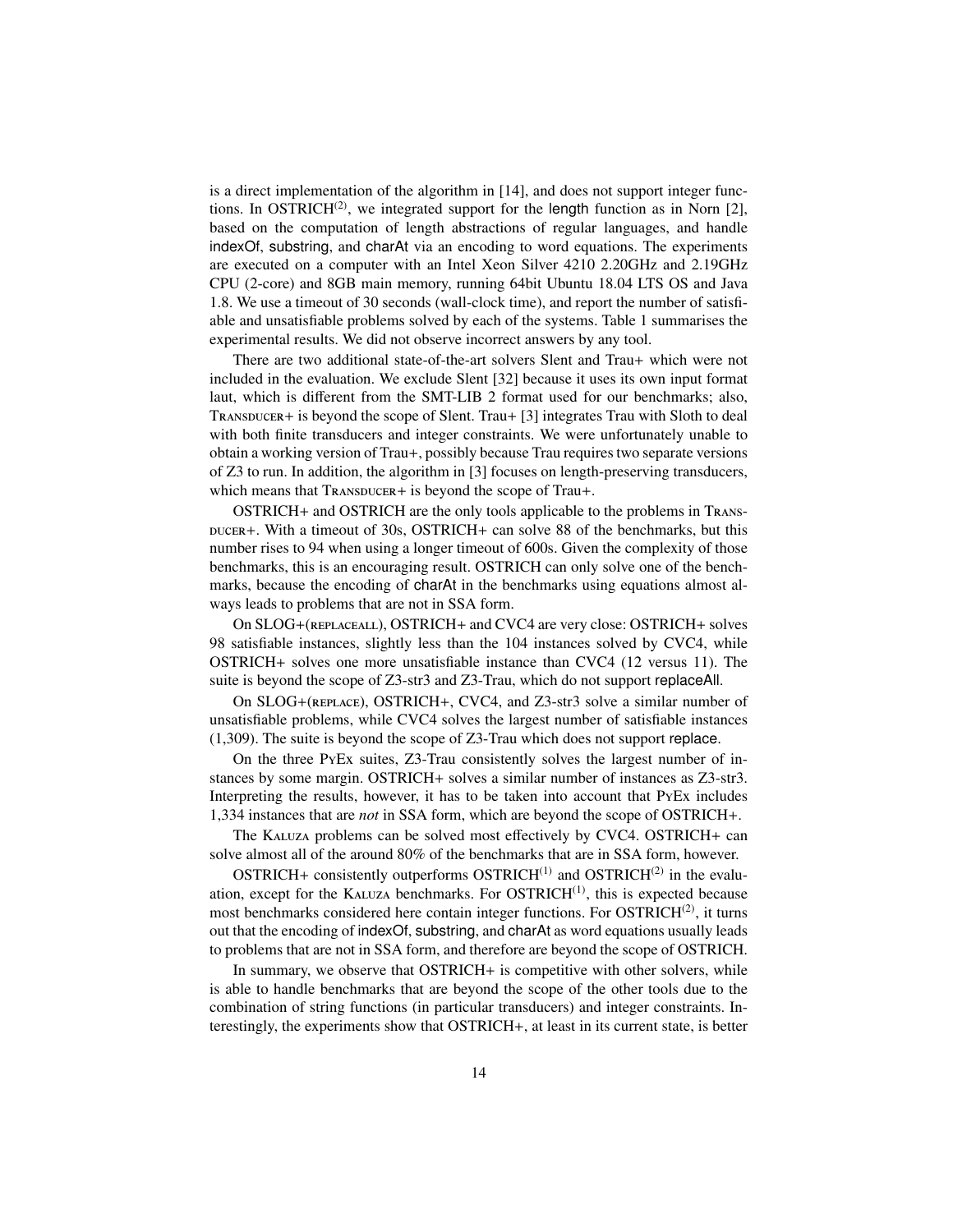at solving unsatisfiable problems than satisfiable problems; this might be an artefact of the use of nuXmv for analysing products of CEFAs. We expect that further optimisation of our algorithm will lead to additional performance improvements. For instance, a natural optimisation that is to be included in our implementation is to use standard finite automata, as opposed to CEFAs, for simpler problems such as the Kaluza benchmarks. Such a combination of automata representations is mostly an engineering effort.

# 6 Conclusion

In this paper, we have proposed an expressive string constraint language which can specify constraints on both strings and integers. We provided an automata-theoretic decision procedure for the path feasibility problem of this language. The decision procedure is simple, generic, and amenable to implementation, giving rise to a new solver OSTRICH+. We have evaluated OSTRICH+ on a wide range of existing and newly created benchmarks, and have obtained very encouraging results. OSTRICH+ is shown to be the first solver which is capable of tackling finite transducers and integer constraints with completeness guarantees. Meanwhile, it demonstrates competitive performance against some of the best state-of-the-art string constraint solvers.

*Acknowledgements.* T. Chen and Z. Wu are supported by Guangdong Science and Technology Department grant (No. 2018B010107004); T. Chen is also supported by Overseas Grant (KFKT2018A16) from the State Key Laboratory of Novel Software Technology, Nanjing University, China and Natural Science Foundation of Guangdong Province, China (No. 2019A1515011689). M. Hague is supported by EPSRC [EP/T00021X/1];. A. Lin is supported by the European Research Council (ERC) under the European Union's Horizon 2020 research and innovation programme (grant agreement no 759969). P. Rümmer is supported by the Swedish Research Council (VR) under grant 2018-04727, and by the Swedish Foundation for Strategic Research (SSF) under the project WebSec (Ref. RIT17-0011). Z. Wu is supported by the Open Project of Shanghai Key Laboratory of Trustworthy Computing (No. 07dz22304201601), the NSFC grants (No. 61872340), and the INRIA-CAS joint research project VIP.

### References

- 1. P. A. Abdulla, M. F. Atig, Y. Chen, B. P. Diep, L. Holík, A. Rezine, and P. Rümmer. Flatten and conquer: a framework for efficient analysis of string constraints. In *PLDI*, pages 602– 617, 2017.
- 2. P. A. Abdulla, M. F. Atig, Y. Chen, L. Holík, A. Rezine, P. Rümmer, and J. Stenman. String constraints for verification. In *CAV*, pages 150–166, 2014.
- 3. P. A. Abdulla, M. F. Atig, B. P. Diep, L. Holík, and P. Janku. Chain-free string constraints. In *ATVA*, pages 277–293, 2019.
- 4. R. Alur, L. D'Antoni, J. Deshmukh, M. Raghothaman, and Y. Yuan. Regular functions and cost register automata. In *LICS*, pages 13–22. IEEE Computer Society, 2013.
- 5. P. Barcelo, D. Figueira, and L. Libkin. Graph logics with rational relations. ´ *Logical Methods in Computer Science*, 9(3), 2013.
- 6. M. Berzish, V. Ganesh, and Y. Zheng. Z3str3: A string solver with theory-aware heuristics. In *FMCAD*, pages 55–59, 2017.
- 7. N. Bjørner, N. Tillmann, and A. Voronkov. Path feasibility analysis for string-manipulating programs. In *TACAS*, pages 307–321, 2009.